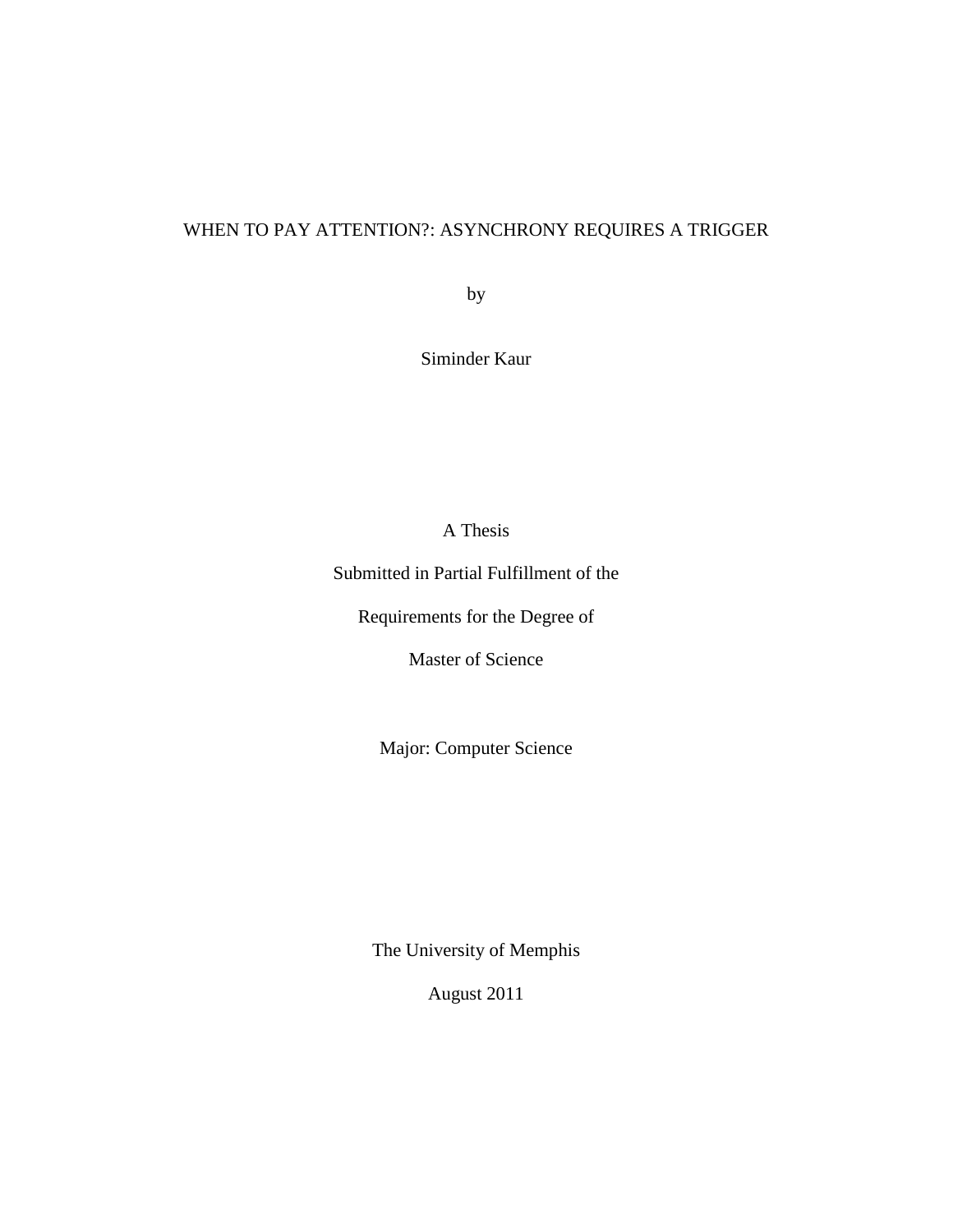Copyright © 2011 Siminder Kaur All rights reserved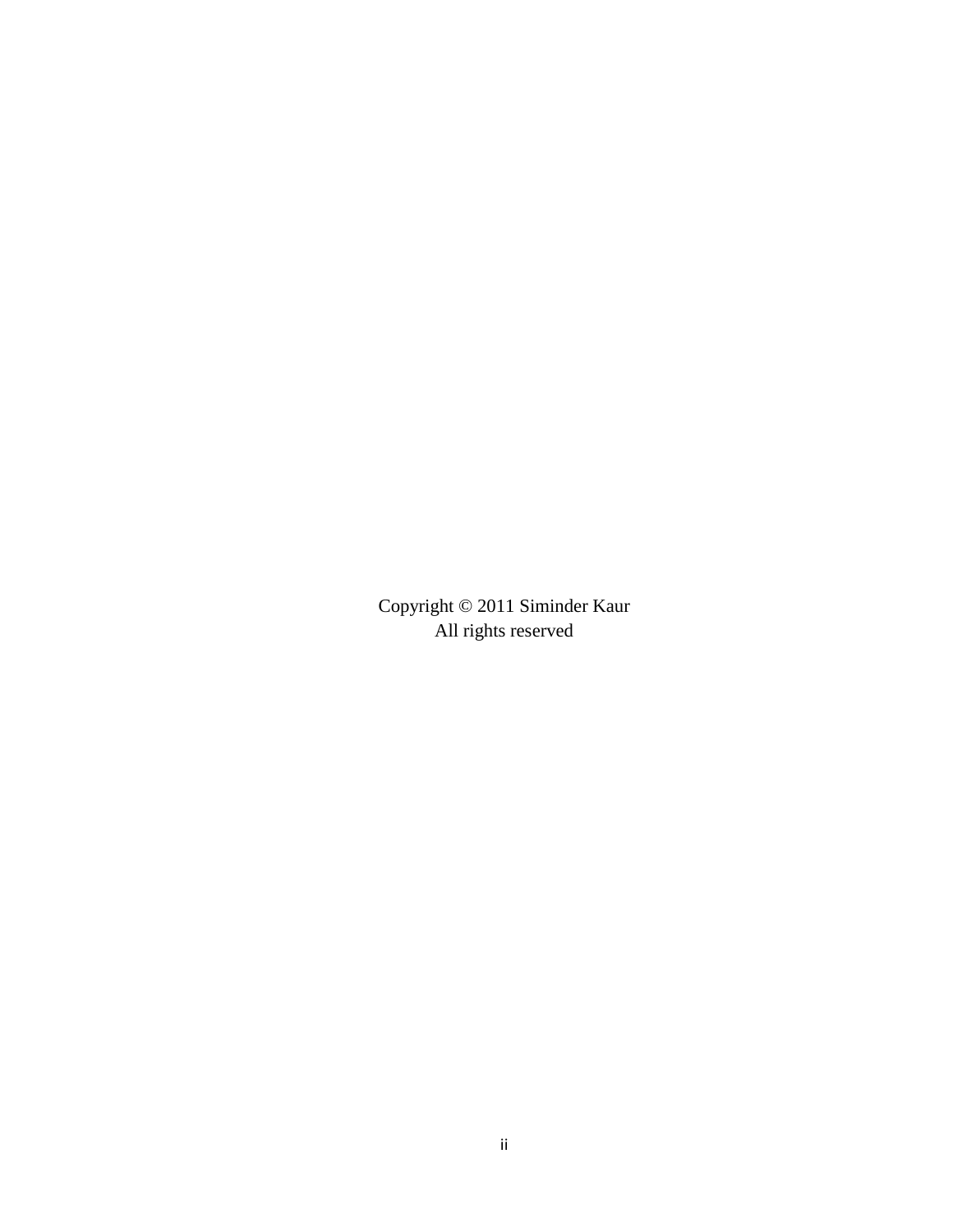#### **Acknowledgments**

This thesis would not have been possible without the guidance and the help of several individuals who in one way or another contributed and extended their valuable assistance in the preparation and completion of this study.

First and foremost, my utmost gratitude to my advisor, Dr. Stan Franklin, whose sincerity and encouragement I will never forget. Dr. Franklin has been my mentor as I hurdle all the obstacles in the completion this research work. Also many thanks are extended to my teachers here at the University of Memphis and special thanks to my committee members Dr. King-Ip Lin, and Dr. Vinhthuy Phan, for their guidance and continuous support. I would like to thank the members of the Cognitive Computing Research Group for their friendship and valuable feedback during the course of this study.

And lastly, I would like to extend thanks to my family, and my dear husband Vaneet for encouraging and supporting me throughout the years in graduate school. I especially want to thank Vaneet for his constant support during the final stages of my study, without which it would have been next to impossible to complete my thesis.

iii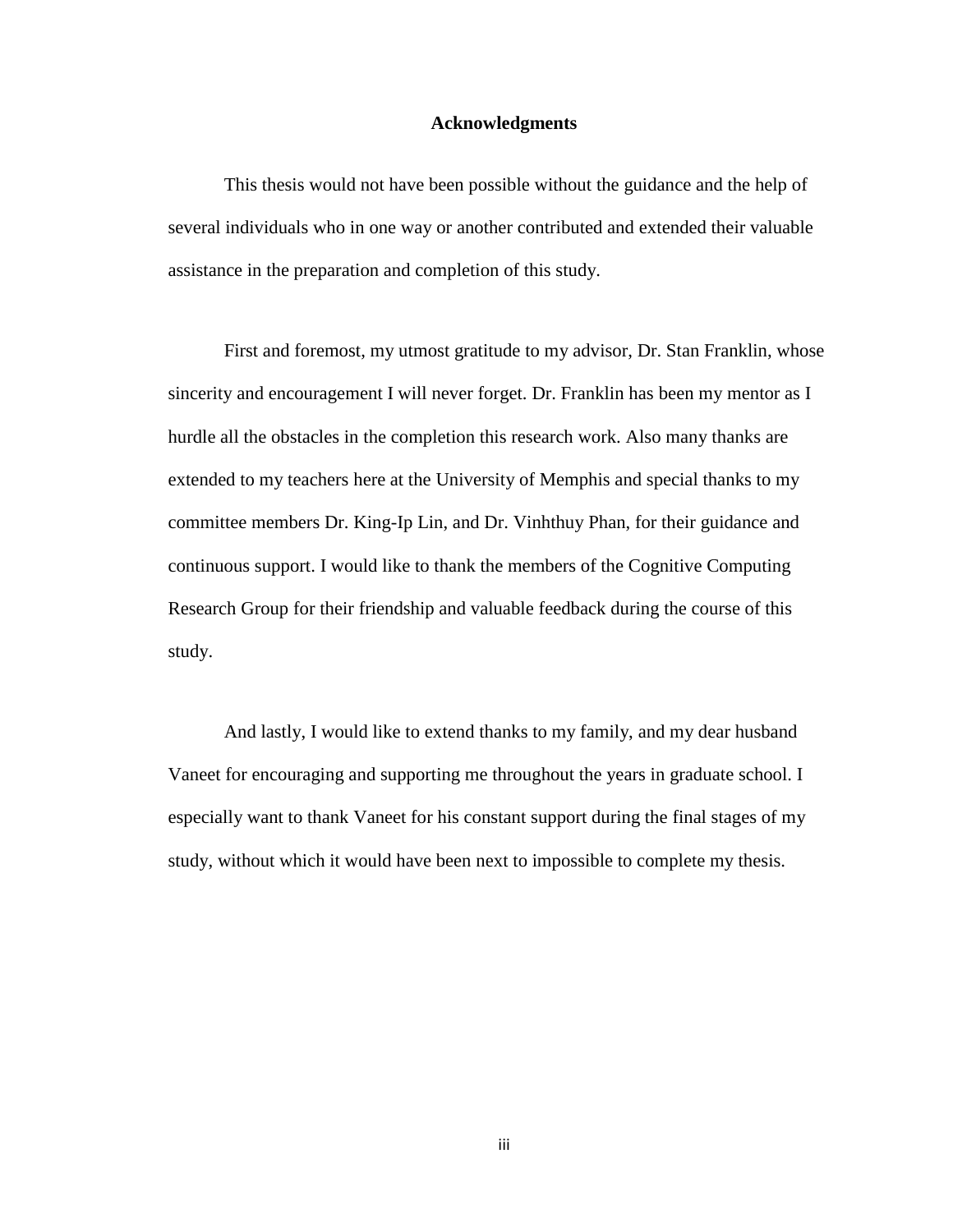#### **ABSTRACT**

Kaur, Siminder. M.S. The University of Memphis. August 2011. When to pay attention?: Asynchrony requires a trigger. Major Professor: Dr. Stan Franklin.

LIDA is an integrated, comprehensive control architecture for autonomous agents capable of making complex decisions in dynamic environments. LIDA"s computational architecture consists of various modules that each operate asynchronously. However, the Global Workspace (GW) module, responsible for conscious attention, transfers information serially. There can be several computational techniques used to initiate the broadcast of content from the GW. The present study evaluated four techniques called "triggers" to start the GW broadcast under four different conditions. A parameter search was performed to find the optimum trigger parameters, followed by an investigation to identify the trigger(s) which were most useful for an efficient autonomous agent operating in an ALife domain. The Individual Activation Above Threshold (IAAT) trigger performed the best among all four triggers when used individually, whereas, the IAAT and No Broadcast Occurring (NBO) trigger combination outperformed all the other triggers individually, or in combination.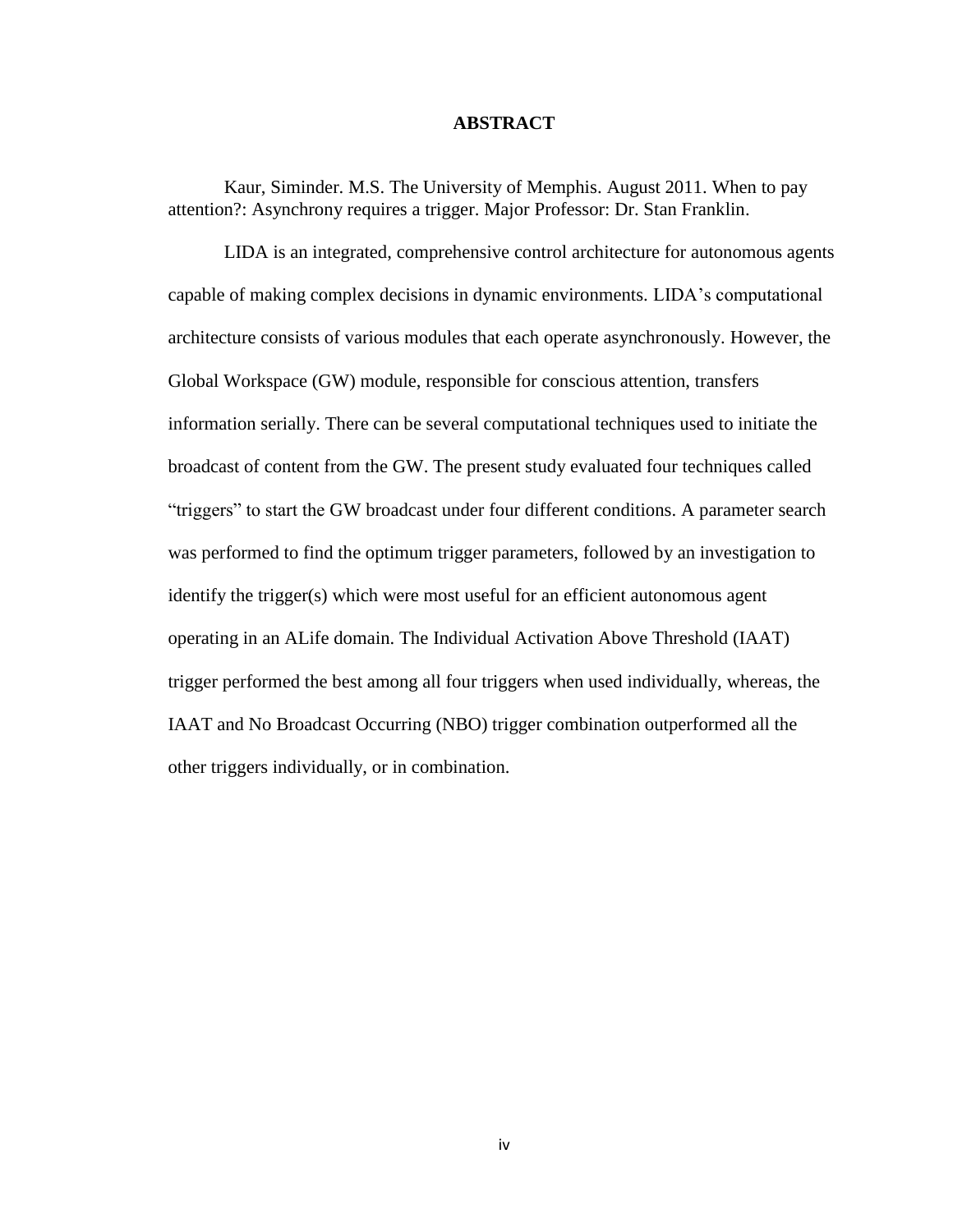# **TABLE OF CONTENTS**

| Chapter        | Page |
|----------------|------|
|                |      |
| $\mathbf{1}$   |      |
| $\overline{2}$ |      |
| 3              |      |
|                |      |
|                |      |
|                |      |
| $\overline{4}$ |      |
| 5              |      |
| 6              |      |
|                |      |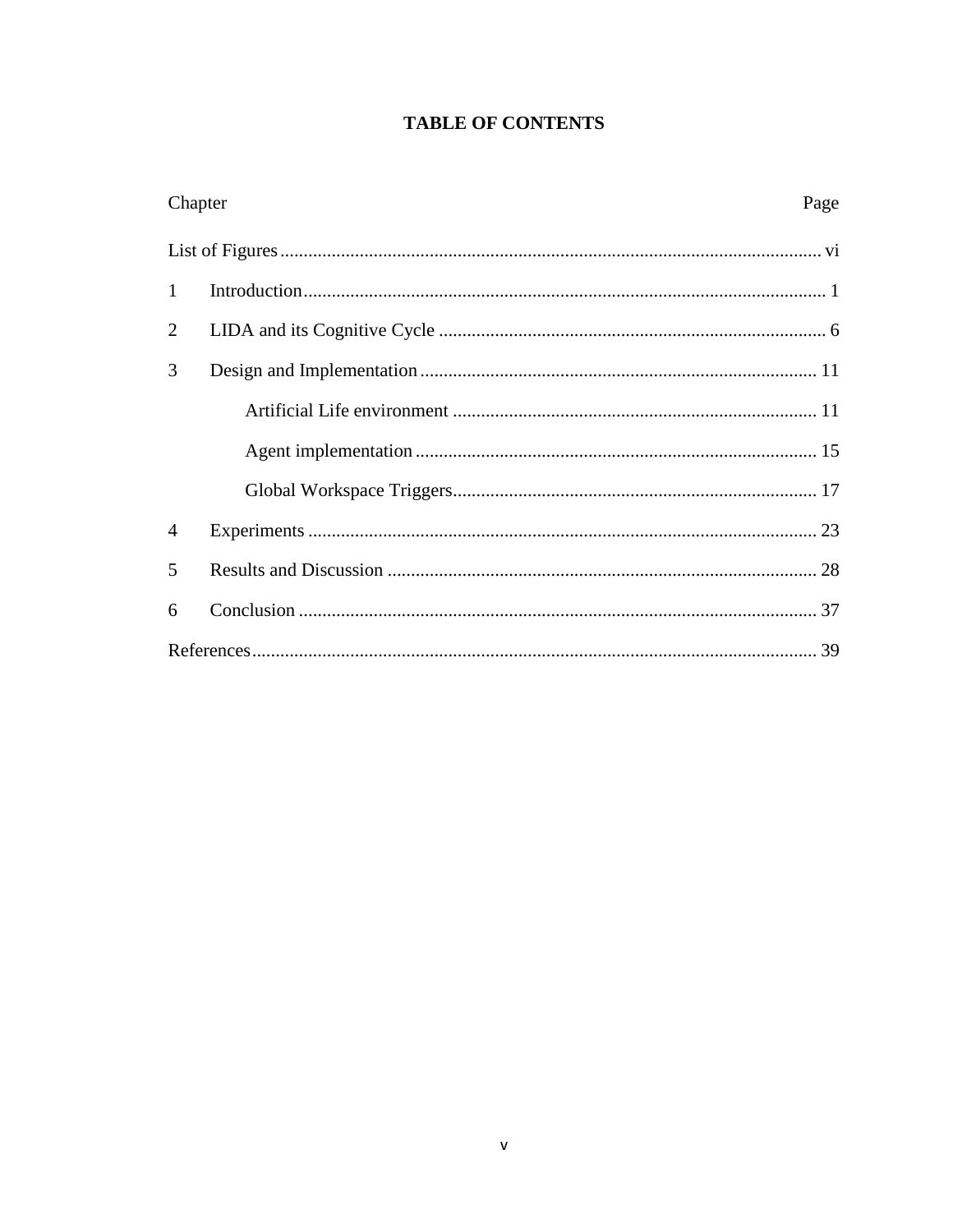# **List of Figures**

<span id="page-5-0"></span>

| Figure                                                                         | Page |
|--------------------------------------------------------------------------------|------|
|                                                                                |      |
|                                                                                |      |
| 3. A screen shot of the GUI containing LIDA controlled agent in ALife.  18     |      |
| 4. Agent's health score at different threshold values for the IAAT trigger 29  |      |
| 5. Agent's health score at different threshold values for the AAAT trigger 29  |      |
|                                                                                |      |
|                                                                                |      |
| 8. Comparison of the performance of various triggers when used individually 32 |      |
|                                                                                |      |
|                                                                                |      |
|                                                                                |      |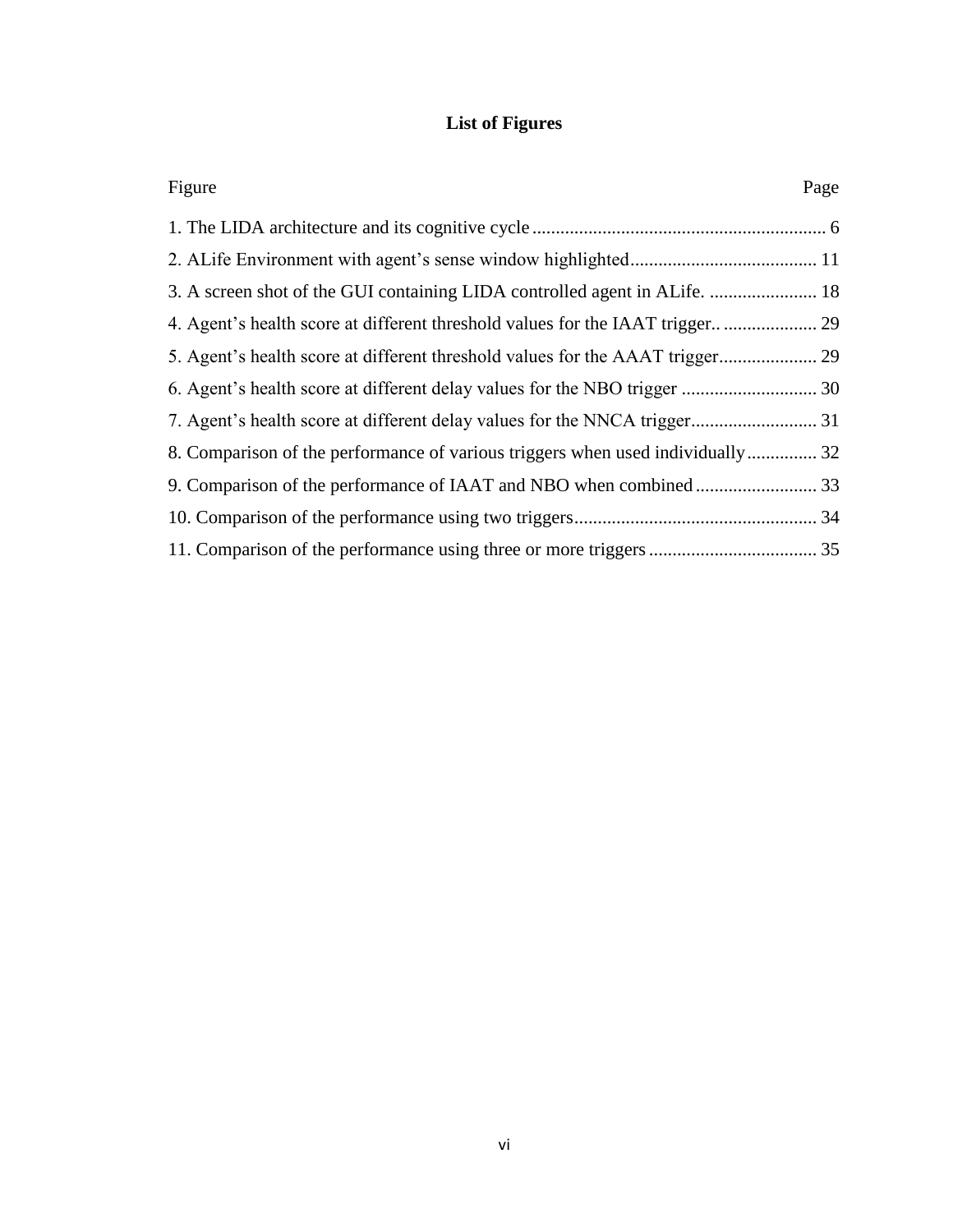#### **1 Introduction**

<span id="page-6-0"></span>An autonomous agent is a system that is embedded in, and is a part of, an environment, that senses its environment and acts on it, over time, in pursuit of its own agenda, so that its actions affect what it senses in the future (Franklin & Graesser, 1997). LIDA (Learning with Intelligent Distribution Agent) is a control architecture for an autonomous agent capable of making complex decisions in a dynamic environment. The LIDA model, primarily based on the Global Workspace Theory (GWT) (Baars, 1988), is an integrated, comprehensive and highly complex model that covers a large segment of human cognition. The underlying LIDA cognitive architecture is both conceptual and computational, and is compatible with various findings in cognitive science and neuroscience.

LIDA is an extension of Intelligent Distribution Agent, an implemented and running software agent that finds new billets for US sailors at the end of their current tour of duty (Franklin, Kelemen, & McCauley, 1998). Every autonomous agent must sense its environment and act on it. This process is continuously repeated in the form of a senseprocess-act cycle called the *cognitive cycle*. LIDA theory hypothesizes that humans and autonomous agents go through these complex cognitive cycles involving perception, a number of memory systems, attention and action selection and sample the world at an asynchronous rate of five to ten times a second (Madl, Baars, & Franklin, 2011).

In general, any software architecture that consists of a number of modules can either have synchronous or an asynchronous processing mechanism. Synchronous processing takes place when transmission of data between different modules is governed by some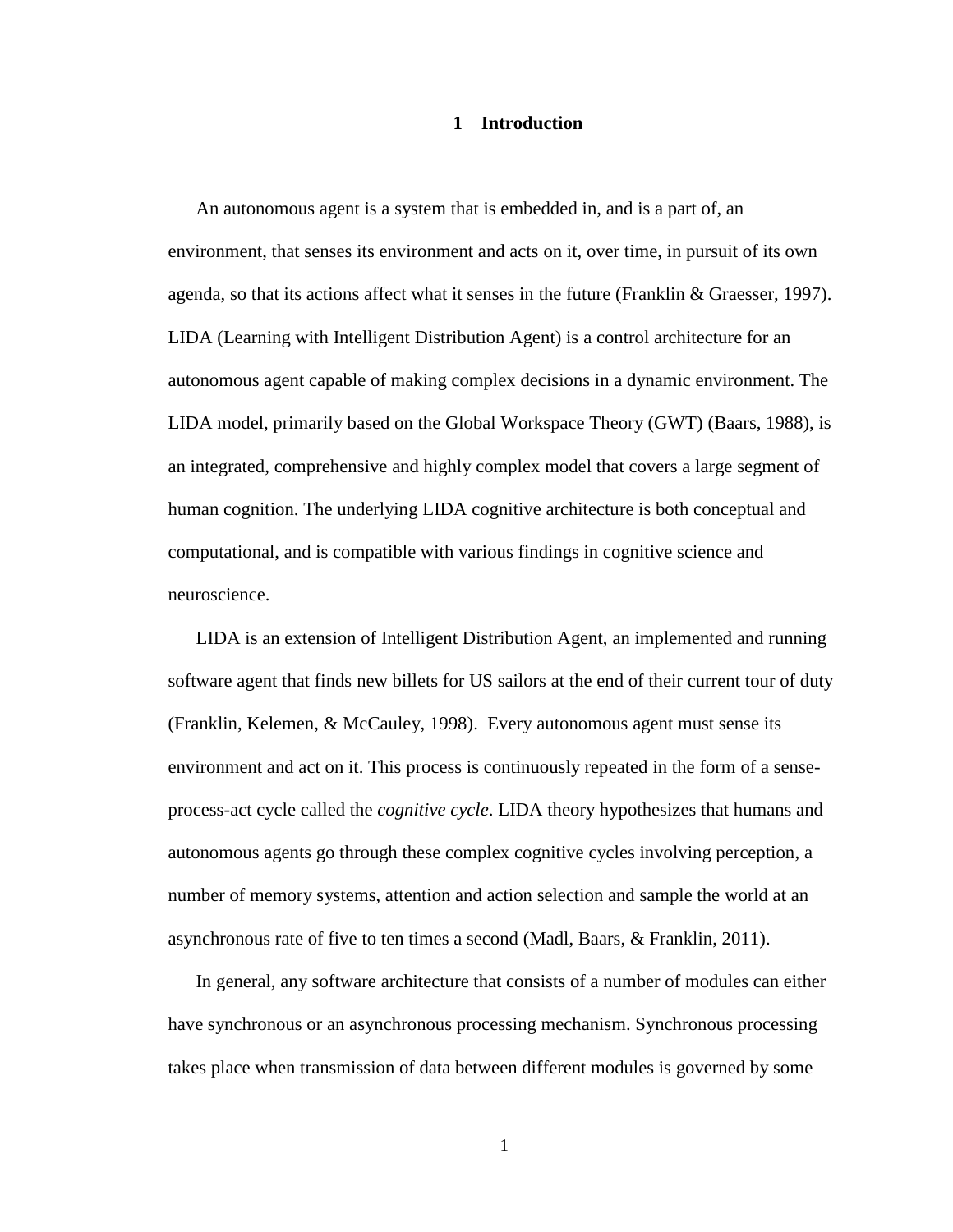external clock, whereas asynchronous communication is the transmission of data between two modules that are not synchronized with one another via a clocking mechanism or other techniques. Basically, the sender can transmit data at any time, and the receiver must be ready to accept information as and when it arrives. Architectures having a synchronous processing mechanism are computationally easier to implement and debug. But the major drawback of such a mechanism is that it cannot be effectively used to model human cognition which is mostly asynchronous (Zeki, 1998). Also, in synchronous processing, a receiver cannot start its internal processing until it receives data from the sender, which can hamper the overall efficiency of a system when compared to asynchronous processing. In asynchronous architectures, the modules can operate independently of the other modules and the interaction between modules primarily happens only for passing information. In other words, all the modules of the system work in parallel to each other, and operations in one module can be performed even when data is being transferred into this module by some other module. Asynchronous control has many advantages over a synchronous control mechanism. The main advantage of asynchronous control is that it can be used to model cognition, and an architecture based on this mechanism can be biologically plausible. Further, some autonomous agents cannot possibly operate without asynchrony, e.g., an agent having multiple sensors and different schedules for sampling its environment would need to perceive incoming data as and when it comes. Also, asynchronous data transfer mechanism enhances performance of the system by allowing modules to overlap processing with input/output operations. However, asynchronous data transfer introduces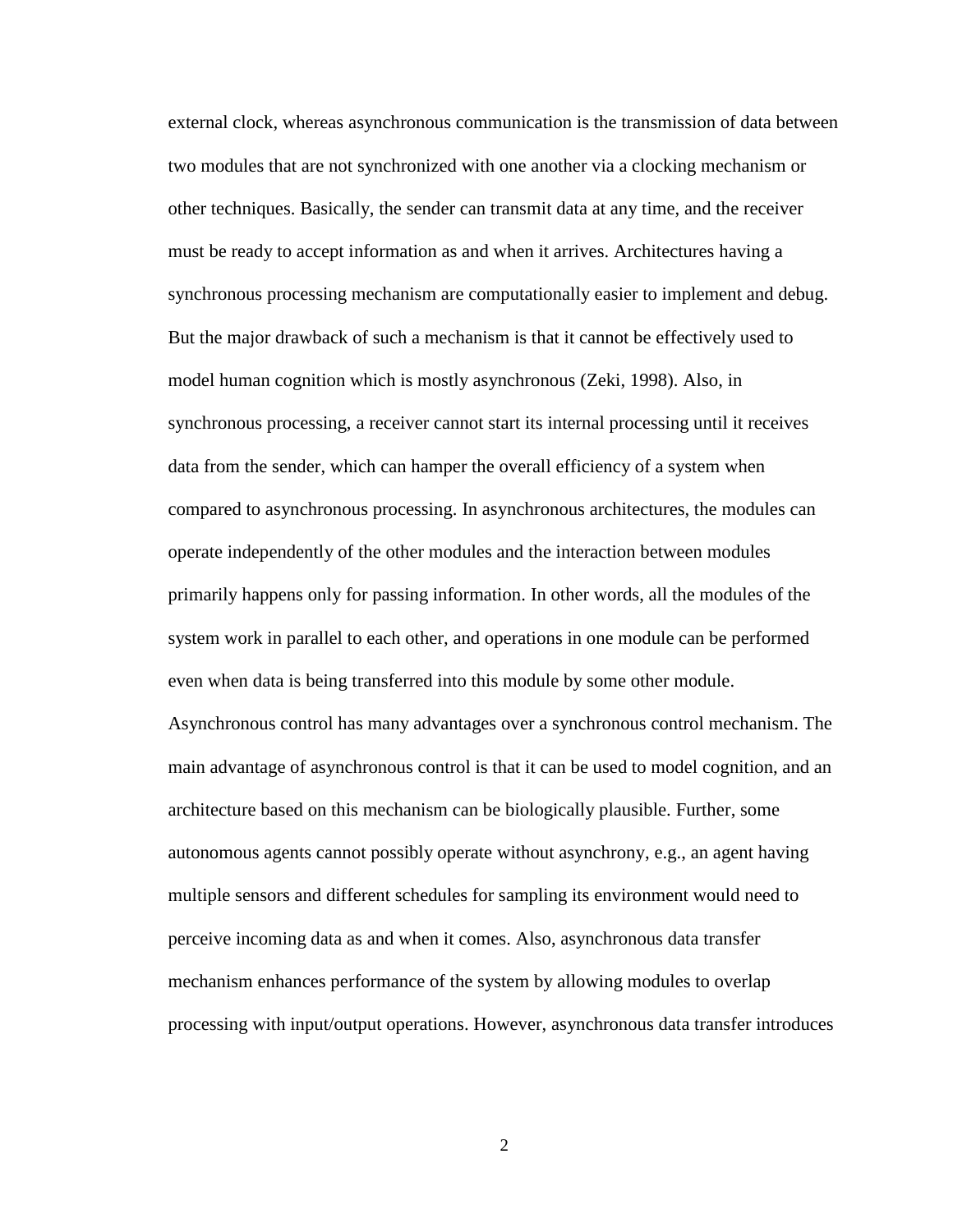additional software complexity and hence the implementation of such systems is difficult as compared to its counterpart.

LIDA"s computational architecture consists of various modules that operate asynchronously between each other. Every module has its own internal processing and agenda. Modules receive input from other modules but their internal processing is not triggered by that input, rather each module runs continuously at its own specified frequency. However, two modules in LIDA transfer information serially, one of them being Global Workspace (GW) which is responsible for conscious attention in agents. Conscious attention, traditionally viewed as a serial stream, integrates different sources of information, but broadcasts only one content at any given moment. If messages were broadcasted in parallel, they would tend to overwrite one another, making it difficult to understand. Further, broadcasts are made to small processes that cannot handle a lot of information at once, so we have to limit the broadcasts in terms of size as well. GWT offers an explanation for consciousness being serial in nature rather than parallel, which is common in the rest of the nervous system (Franklin et al., 2007). The LIDA model implements this seriality of consciousness in its GW module within the *cognitive cycle*, which is described in detail later. Apart from the attention/consciousness mechanism in LIDA, one more process serial in nature, dealing with the same question of when to transmit some content is the action selection mechanism. An agent can choose only one action at any given time.

There can be several computational techniques to transmit content serially in a system, and the transmission can occur at different *time points* or conditions. *Time points* here do not necessarily mean different points in time but can be based on several other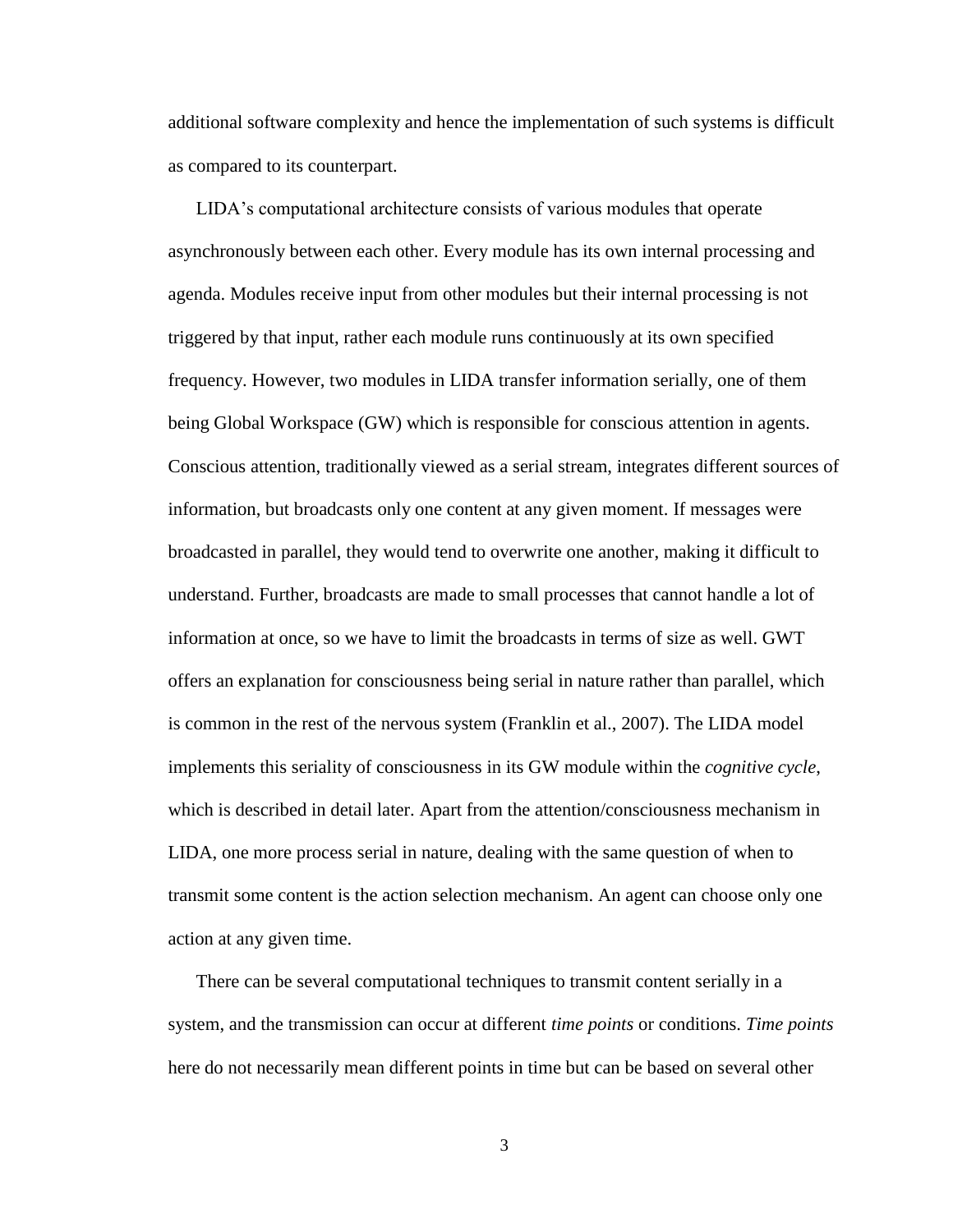factors. Content needs to be transferred at such a rate that it can be received and interpreted correctly by the receiver. This can help the agent in taking right decisions at the right time. So, the problem of finding out when to transmit some content in an asynchronous architecture seems to be a general computational problem. In LIDA, the GW module broadcasts the conscious content to all other modules serially. This broadcast can be initiated using any of several computational techniques called "triggers". We consider four triggers that can start the GW broadcast at four perhaps different time points. Since it is yet not clear which triggers are used by brains in their functioning, and if we want to use the LIDA model purely for replicating neurobiological experiments, we may not need all four triggers. However, if we want to use the LIDA model for developing practical agents that operate in artificial environments, we may very well need all four triggers so that the agent can take the right decisions at the right time. There is also a possibility that in order to get better *performance<sup>1</sup> ,* fewer than four triggers will be required. Thus, the problem of "when to pay attention" or in other words "when to transfer information serially in an asynchronous architecture" becomes really important for any cognitive/software architecture. In order to develop smart robots having human-like intelligence, some other cognitive architectures like ACT-R and SOAR will also need an attention mechanism, and will have to deal with the same problem of triggers. The study of triggers for GW can also give ideas to use in LIDA"s action selection mechanism, where we have the same issue of when to choose an action. The present study investigates which trigger(s) will be the most useful for an efficient autonomous agent, and will also find its (their) corresponding internal parameters.

 $\overline{\phantom{a}}$ 

<sup>&</sup>lt;sup>1</sup> Performance of the agent will be defined later in the chapters.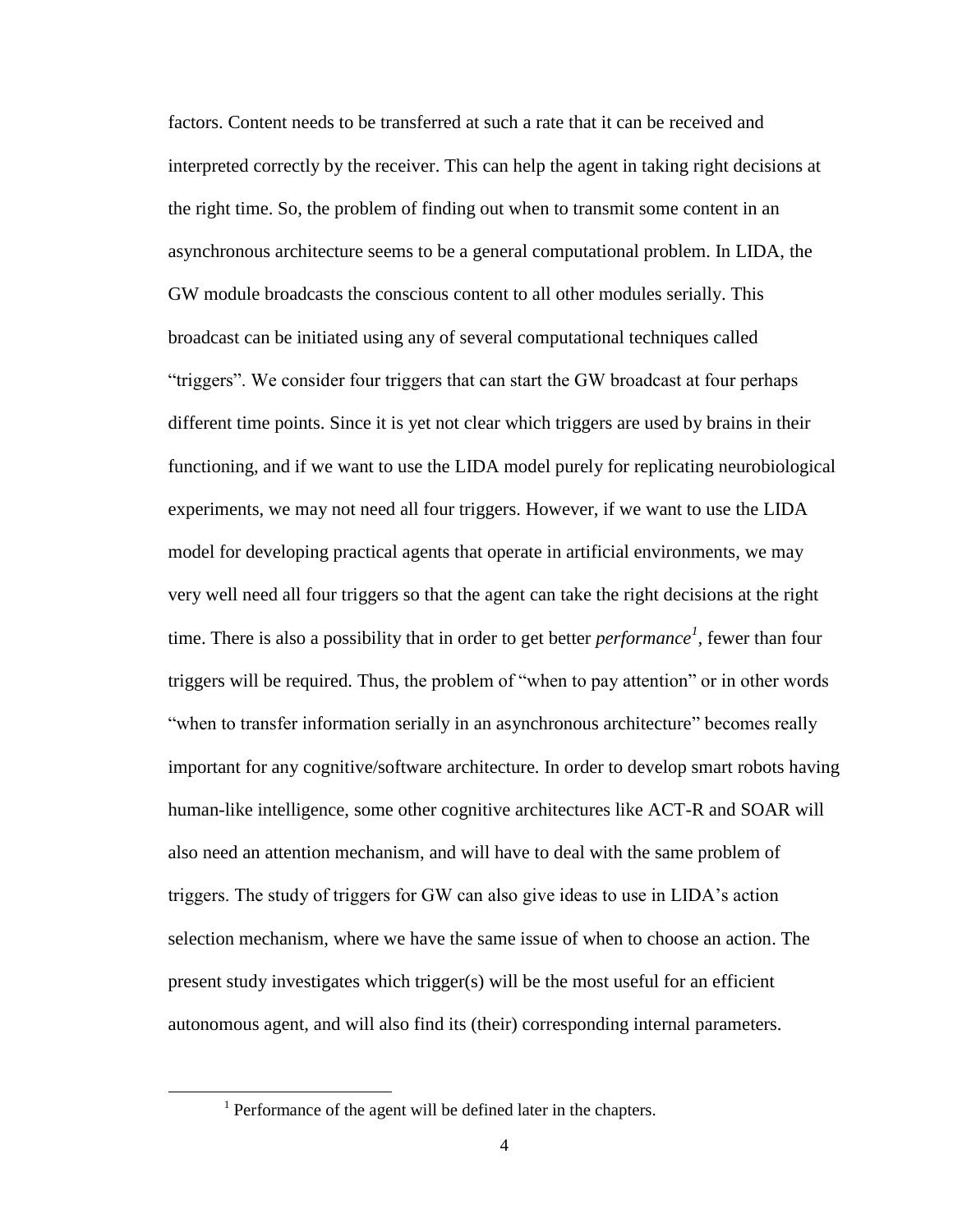The remaining chapters are organized as follows: In chapter 2, we explain the LIDA architecture and describe the LIDA cognitive cycle in detail. Chapter 3 describes the LIDA-controlled artificial life (ALife) agent, and its environment that was used to run simulations based on the LIDA computational model. The chapter also describes in detail the implementation of the GW triggers. Chapters 4 and 5 provide details of the study experiments and the results of these experiments along with the discussion of the results. Chapter 6 highlights the conclusions and other relevant findings of the study.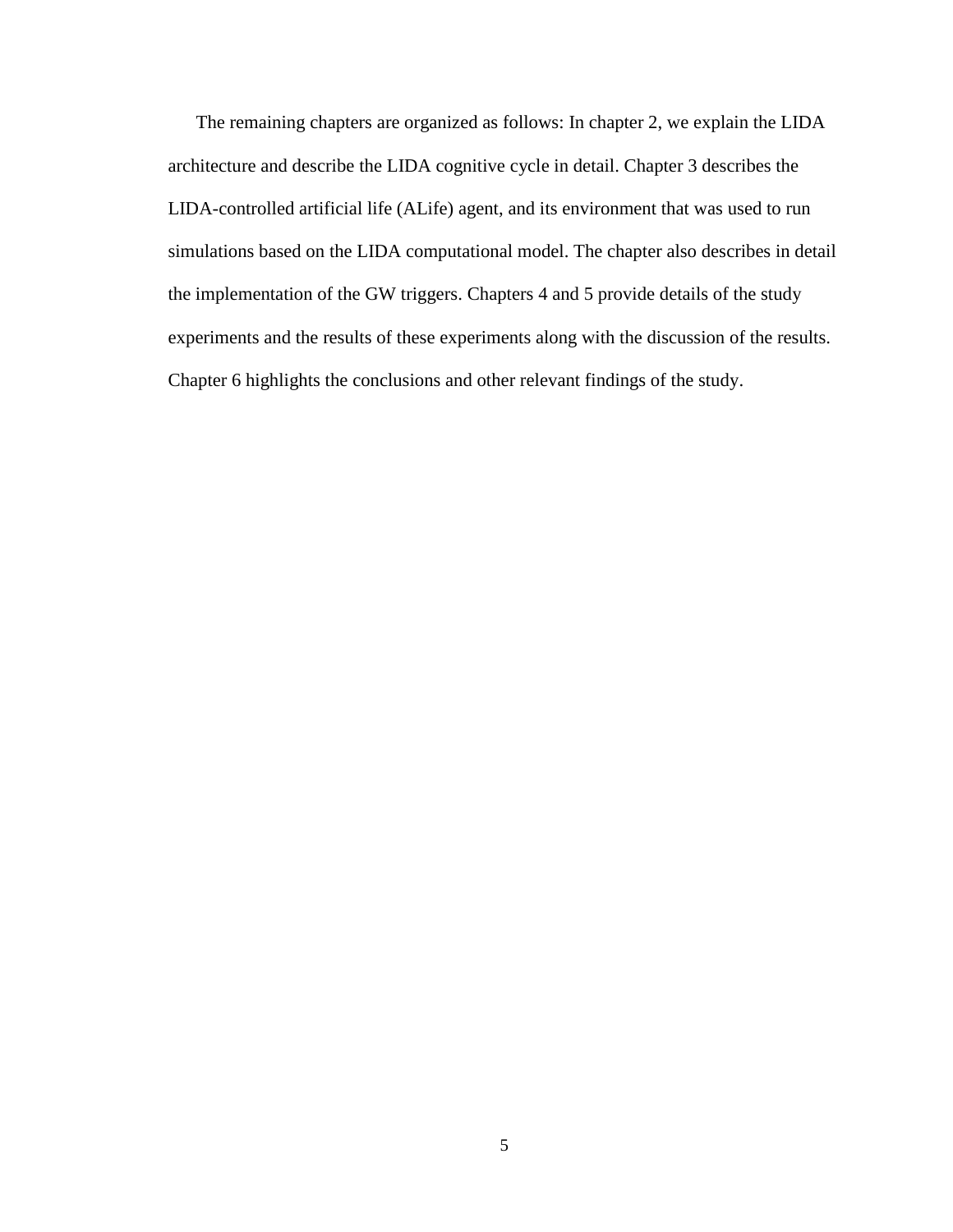### **2 LIDA and its Cognitive Cycle**

<span id="page-11-0"></span>

*Figure* 1. The LIDA architecture and its cognitive cycle

<span id="page-11-1"></span>A diagram of the LIDA architecture and its cognitive cycle, derived from the LIDA cognitive model is shown in Figure 1. All autonomous agents, whether humans, animals, or artificial software agents must frequently sample their environment, make sense of it, and perform suitable actions on it. This process is continually repeated over time, and the iterations are called cognitive cycles. LIDA functions by means of flexible, serial but overlapping cycles of activity at the rate of 5 to 10 cycles per second. The term "cognitive cycle" is used because it states the functional roles of various memories, consciousness and decision-making in cognition, according to the global workspace theory (Baars, 1988). The LIDA cognitive cycle can be divided into three phases: the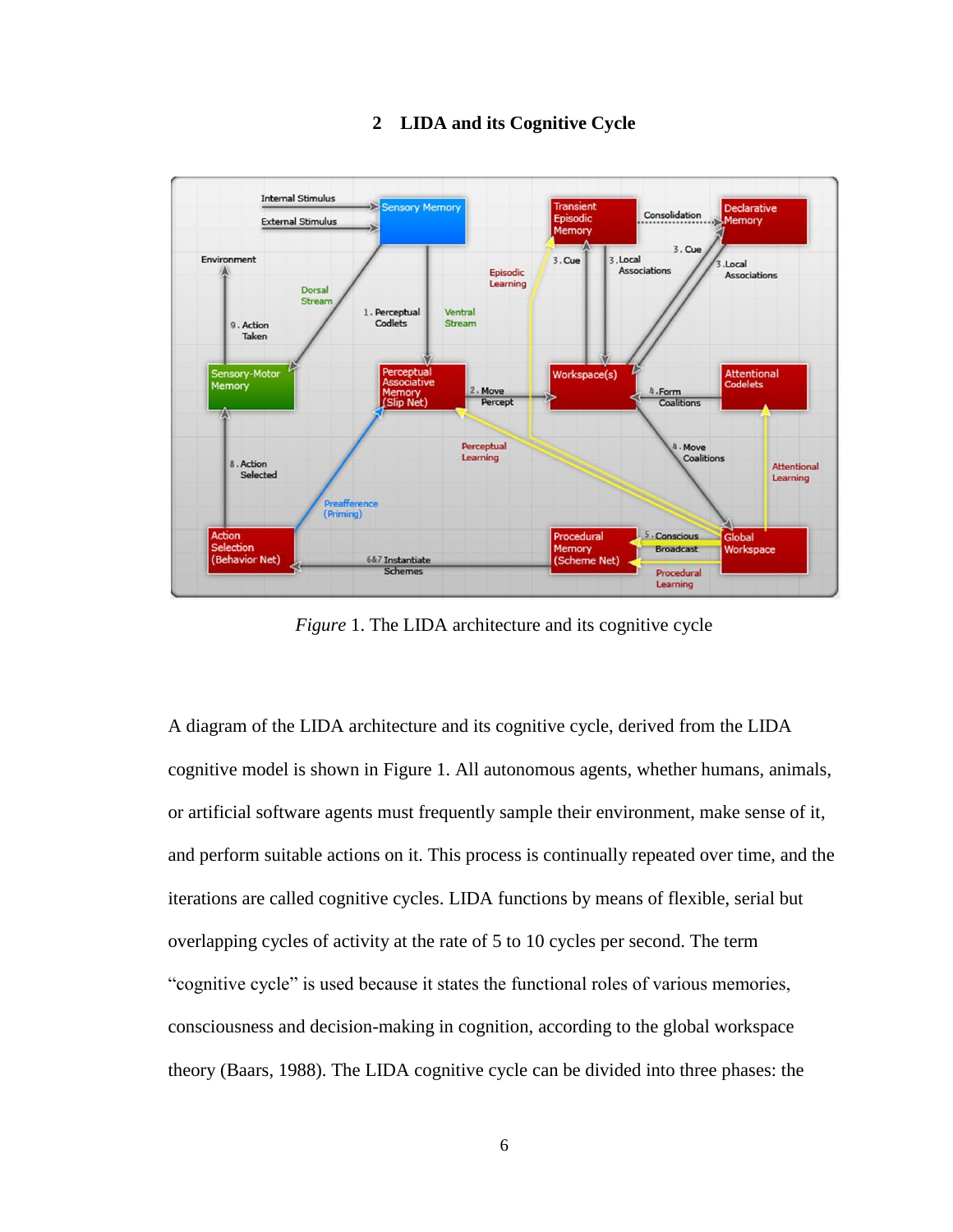understanding phase, the attention phase and the action phase. We will now present the LIDA cognitive cycle and its three phases, step by step in detail:

**Step 1**. The understanding phase of the cognitive cycle starts when a LIDA controlled agent senses its environment, both internal and external, through its various sensors and this raw sensory data is then interpreted by the Perceptual Associative Memory (PAM) where recognition and categorization takes place. Sensory Memory (SM) provides a workspace with decay time in milliseconds for potential interpretations of the sensory data. Specialized processes called feature detectors look into this workspace and find bits of information that may be meaningful and relevant to them, and activate appropriate nodes in PAM. A node can represent a concept, a category, a situation, a feeling, an individual, an event etc. and one node may be connected to another through a link/relation. In LIDA, PAM is implemented as a slipnet which is an activation passing semantic net (Hofstadter & Mitchell, 1995). The interpretations of concepts are assigned in every cognitive cycle, however, interpretations for complex features can accumulate over several cycles.

**Step 2**. In this step, nodes in PAM whose activation is beyond a certain threshold, form the current percept. The percept, which includes some of the data along with the meanings, is then moved to short-term preconscious Workspace or LIDA"s Working Memory. This is done asynchronously i.e. the percept is moved to workspace as and when PAM nodes exceed the threshold.

**Step 3**. Transient Episodic Memory (TEM) in LIDA is used to store the *what*, *when* and *where* of events. It is a short-term memory with a decay rate measured in hours or perhaps a day. Declarative Memory (DM) is a long-term episodic memory that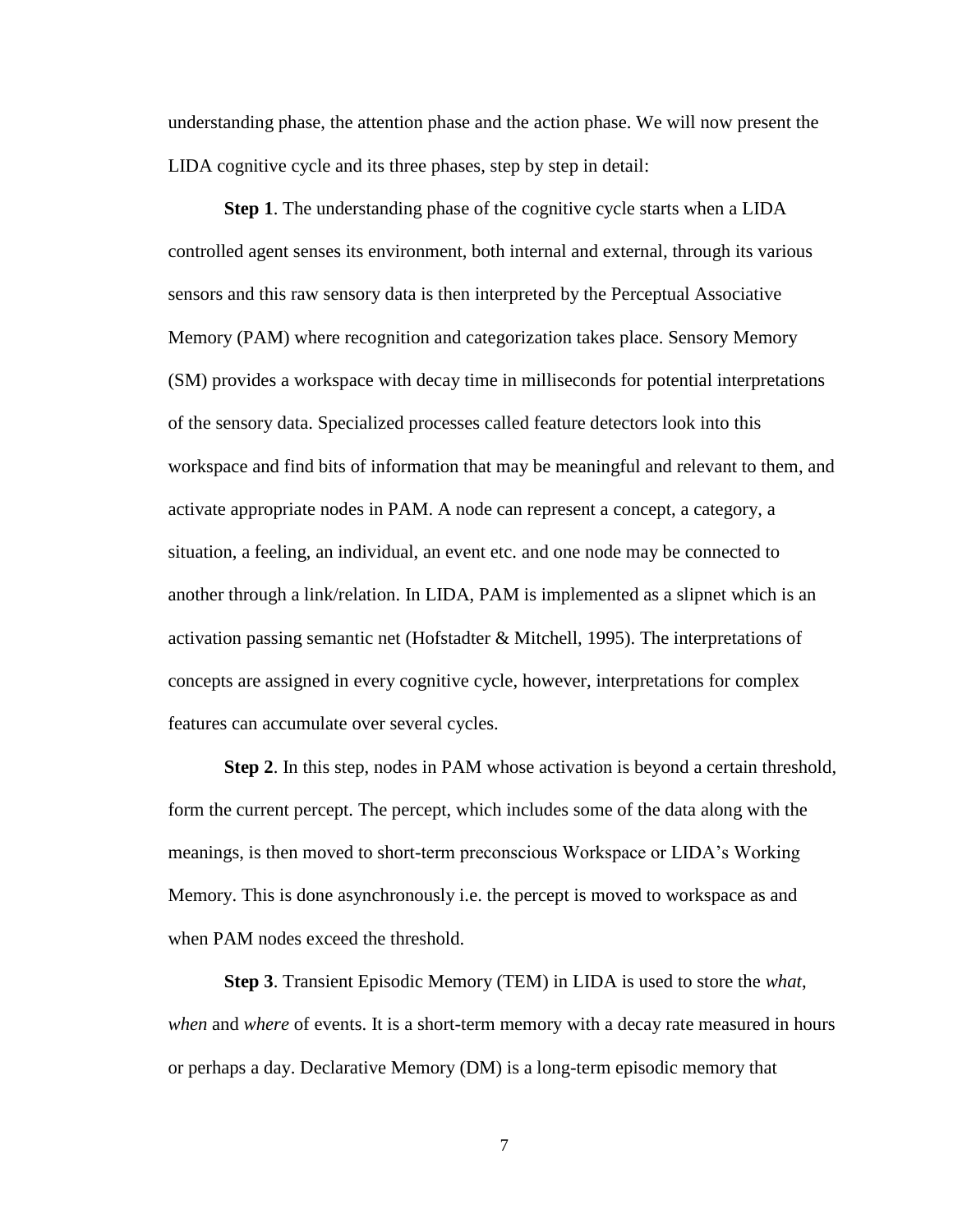contains autobiographical memory of events and also the semantic memory of facts. The events in DM may decay very slowly, if at all. Both these memories help the agent to recall events from its past and use the information in its current decision making. In this step, using the incoming percept and residual content of the Workspace, both episodic memories are cued to retrieve local associations. This information is then combined with the incoming percept and the residual content in Workspace from previous cognitive cycles that hasn"t yet decayed, to make sense of the agent"s current situation in its world. The Current Situation Model (CSM) is updated in the Workspace. It represents agent"s understanding of what is going on at the current moment.

**Step 4**. Codelets in LIDA are small pieces of code specialized in their individual tasks, with each codelet running independently as a thread. Essentially, they act as daemons that run in the background and keep watching for conditions/situations to occur so that they can act in response. In this step, attention codelets begin the attention phase in LIDA by looking into the Workspace for any relevant, urgent or novel events that can be brought into consciousness. These events can be sensory images, feelings, emotions, memories, desires, goals, intentions, actions, etc. For example, a codelet might try to look for a node that represents "pain" in CSM. An attention codelet has three attributes: 1) Concern representing a situation/condition in CSM which can trigger the codelet to act; 2) Base-level activation representing the codelet"s usefulness in bringing some information to consciousness; and 3) Current activation that measures how relevant the attention codelet is to agent"s current situation. If an attention codelet finds its concern in the CSM, it creates a *coalition* in the Global Workspace that contains the codelet"s *concern* and its related information. Each attention codelet runs as a background process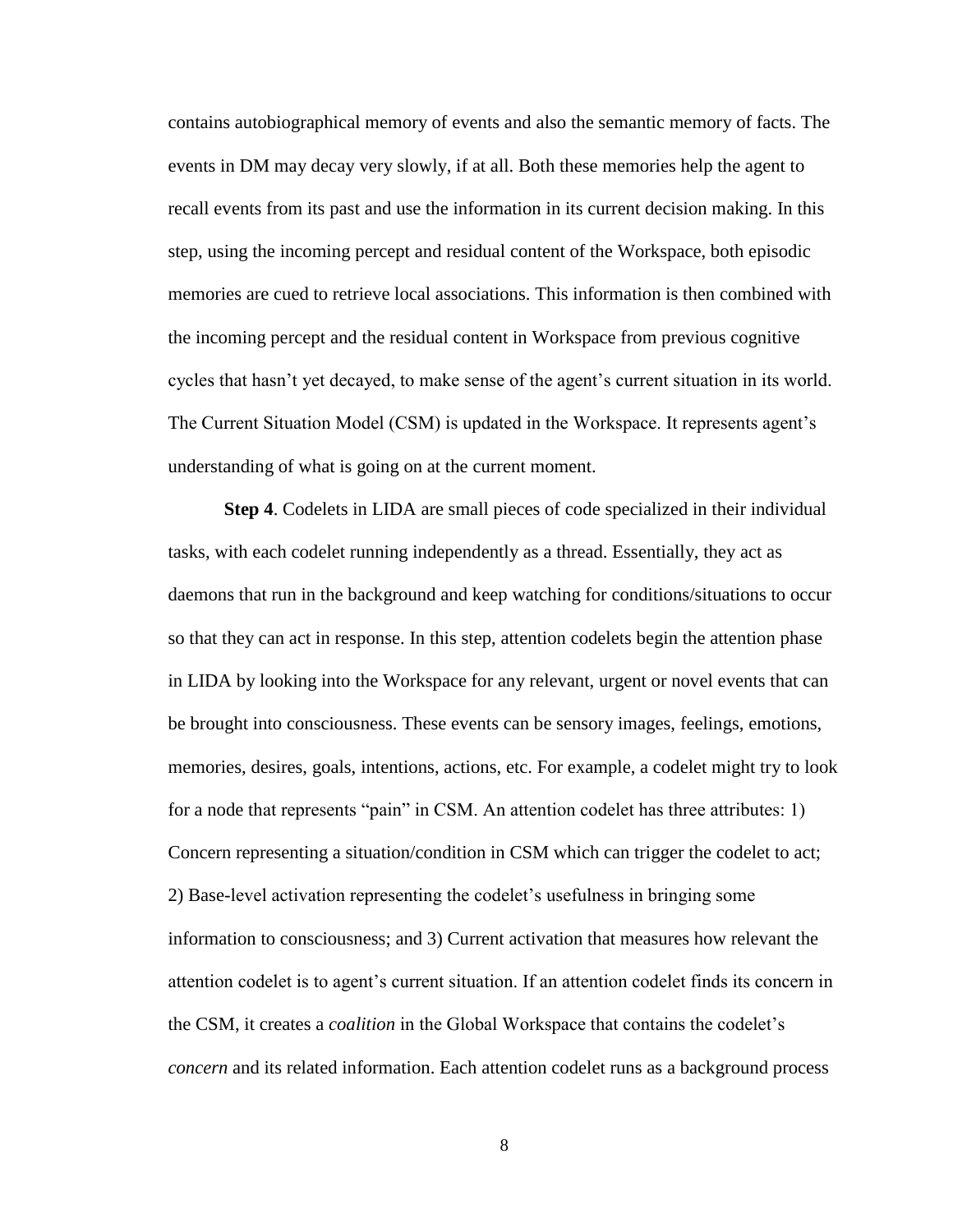at a constant frequency. Codelets, on finding their respective *concerns*, create *coalitions* in GW asynchronously. Hence, at each instant of time, there may be multiple *coalitions* being added in GW by different attention codelets.

**Step 5**. In this step, the agent decides what aspect of its current situation is in most need of its attention. All the coalitions (each trying to bring something to consciousness) in GW compete among each other, and the coalition, which is the most relevant and urgent is selected as the winner of the competition. The winning coalition"s contents become the content of consciousness, which is then broadcast globally across all modules. The broadcast, which initiates the action selection phase in LIDA, is hypothesized to be a necessary condition for conscious attention (Baars, 1988). This conscious broadcast serves to recruit other processes which can be used to choose an action to deal with the current situation or learn from it. This competition for attention can be started using any of the several triggers in GW. Conscious broadcast, received by all the other modules of LIDA leads to various kinds of learning. New entities are formed and old entities are reinforced in PAM with the help of Perceptual Learning. Events from the broadcast are used to store new memories in TEM.

**Step 6.** Procedural Memory (PM) is used to store various procedures/skills that an agent can choose to deal with some situation. These procedural skills are shaped by reinforcement learning. These procedures are called schemes in PM, where each scheme has a context, an action and an expected result. In LIDA, PM is implemented as a simplified Scheme Net (Drescher, 1991) which stores a self-managed collection of action schemes. In step 6, if the conscious broadcast contains content that matches the context of one or more possible action schemes, PM recruits these schemes. A copy of each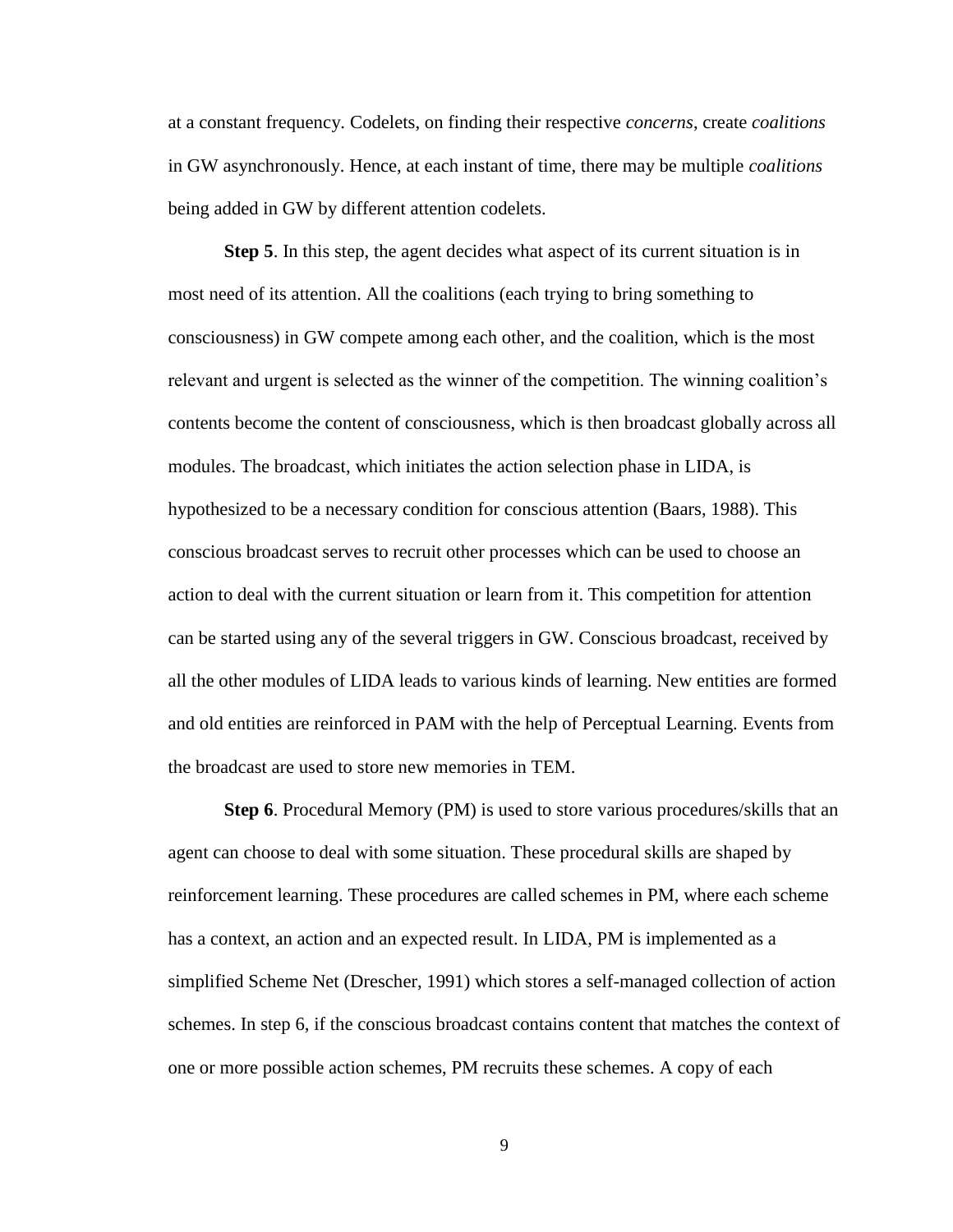recruited scheme is then instantiated by binding its variables and is sent to the Action Selection (AS) module.

**Step 7**. The instantiated schemes coming from PM constitute behaviors in AS where they compete to get selected for execution. The Action Selection module is implemented as a Behavior Net (Maes, 1989) which chooses a single behavior from the set of competing behaviors. Each behavior has an activation denoting how useful the behavior is in the current situation. Behavior Net may choose an immediate incoming behavior or behavior from a previously active stream. The decision as to which behavior will be selected is influenced by current situation, motivation of the agent (implemented as feelings and emotions in LIDA), the agent"s internal/external environment, and by the activations of the various behaviors. The chosen action/behavior is sent to Sensory Motor Memory (SMM) for execution.

**Step 8.** The incoming behavior is executed in this final step of the cognitive cycle. SMM receives the selected behavior and chooses a suitable algorithm for its execution. As a consequence of the execution, the behavior's underlying behavior codelets perform their specialized tasks, which can result in external or internal consequences. At least one of these behavior codelets is an expectation codelet, which monitors the action execution, bringing to consciousness any information bearing on the expected results. This step completes the cognitive cycle.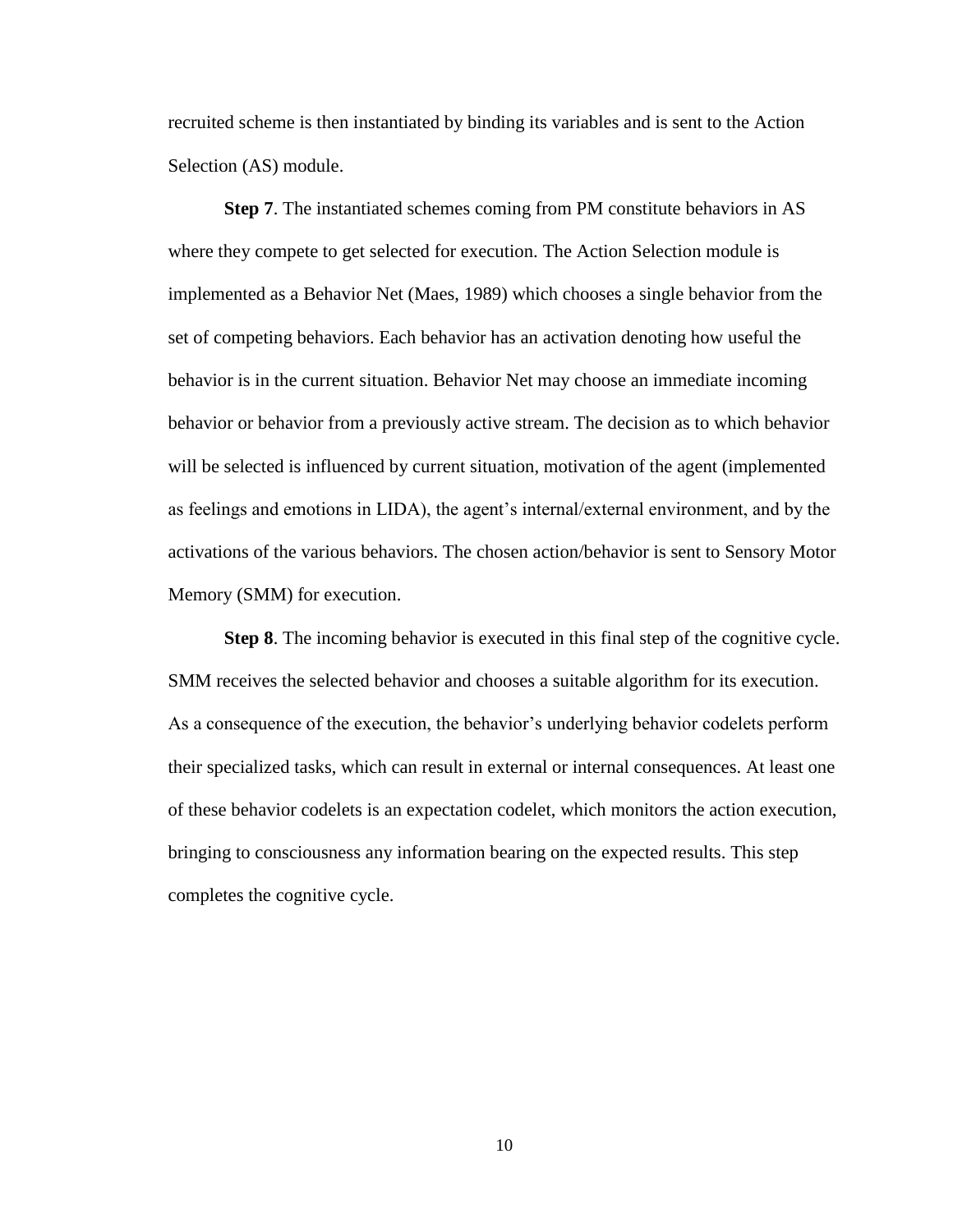#### **3 Design and Implementation**

#### <span id="page-16-1"></span><span id="page-16-0"></span>**Artificial Life Environment**

An Artificial Life (ALife) environment is used for testing the usefulness of various triggers. The ALife environment consists of a LIDA-controlled agent in a 5x5 grid world, wherein its objective is to survive by nourishing itself and avoiding predators and other potential dangers present in the environment. Since ALife is a discrete world, locations are idealized and simplified as single cells on the grid. A cell in this two-dimensional grid can contain any or all of the following objects: the agent, food, predator and a pit (Figure 2). The environment has multiple food items, pits and predators. The agent"s goal is to avoid or kill the predators, avoid the pits, and grab food items when available for its survival. The agent can attempt to shoot a predator with the limited number of arrows it has if the predator is in its vision.



<span id="page-16-2"></span>*Figure 2.* ALife Environment with agent's sense window highlighted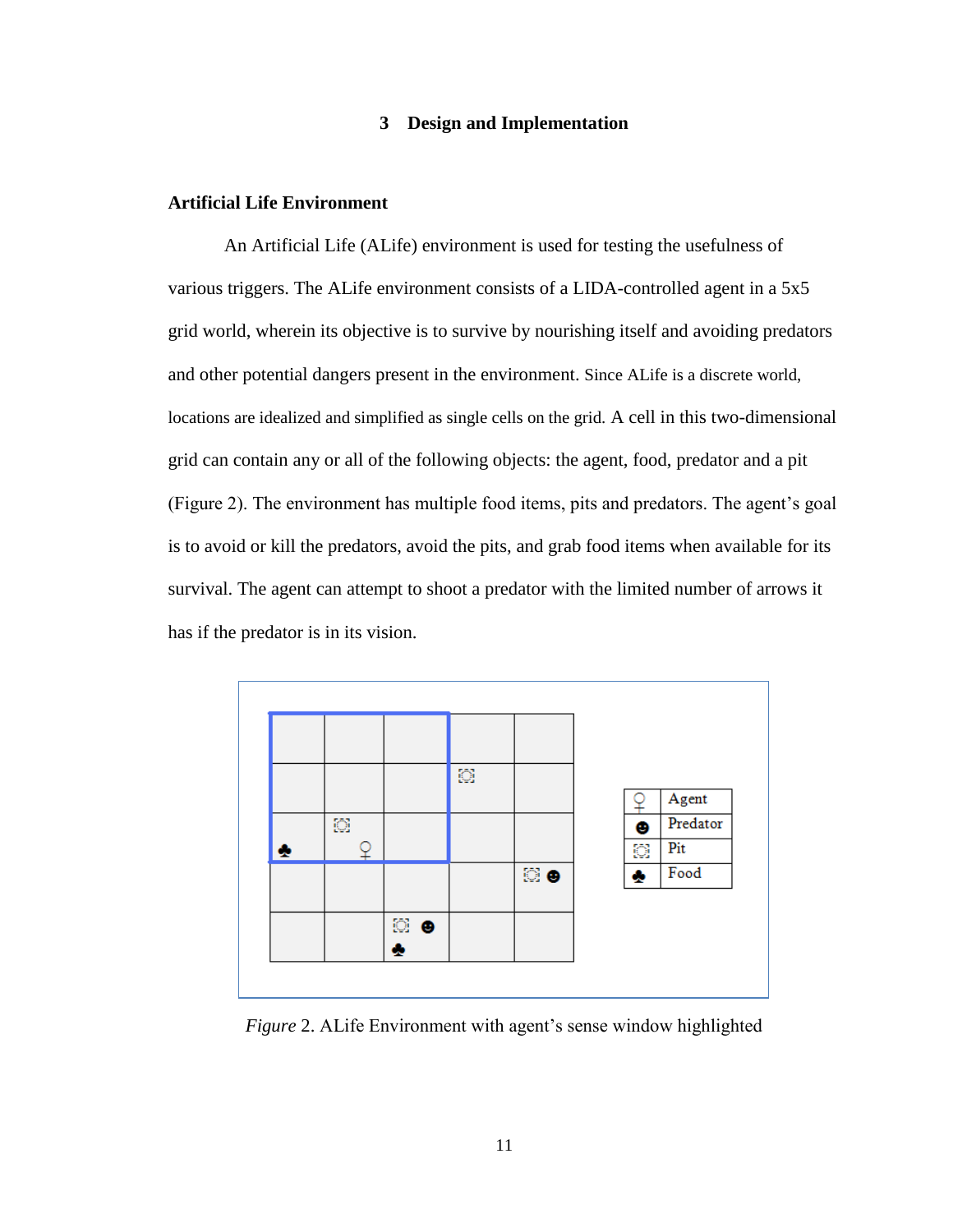The environment, a 5x5 grid, is not fully visible to the agent. The agent has a 3x3 "sense window" by which it can see what is on its left, right and front, as shown in Figure 2. In this ALife environment, the agent can sense food, predator, pit and the grid boundary walls, if these objects are present in any of the cells in its sense window. Table 1 describes the actions that the agent can take in order to survive in this ALife environment.

Table 1

| Actions in the ALife World |  |  |  |  |  |
|----------------------------|--|--|--|--|--|
|----------------------------|--|--|--|--|--|

| <b>Action Name</b> | <b>Action Description</b>                                                       |
|--------------------|---------------------------------------------------------------------------------|
| <b>GO FORWARD</b>  | Instruct the agent to attempt to move one cell forward                          |
| <b>RIGHT TURN</b>  | Instruct the agent to attempt to rotate right                                   |
| <b>LEFT TURN</b>   | Instruct the agent to attempt to rotate left                                    |
| <b>GRAB</b>        | Instruct the agent to attempt to eat the food that is in the<br>current cell    |
| <b>SHOOT</b>       | Instruct the agent to attempt to shoot at the predator in its line<br>of vision |
| NO OP              | Instruct the agent to attempt to do nothing                                     |

A performance measure represents how well an agent behaves in its environment and there can be various ways to measure the performance. We can either use a subjective opinion, where the agent is questioned how satisfied it is with its own performance, or an objective performance measure can be used, which is primarily driven by the objectives of the agent in a particular environment. We considered an objective performance measure because the LIDA agent used in this study was not built in a way by which it can provide a subjective opinion. The agent's performance can be measured objectively using various criterions. One way to measure performance of the agent is to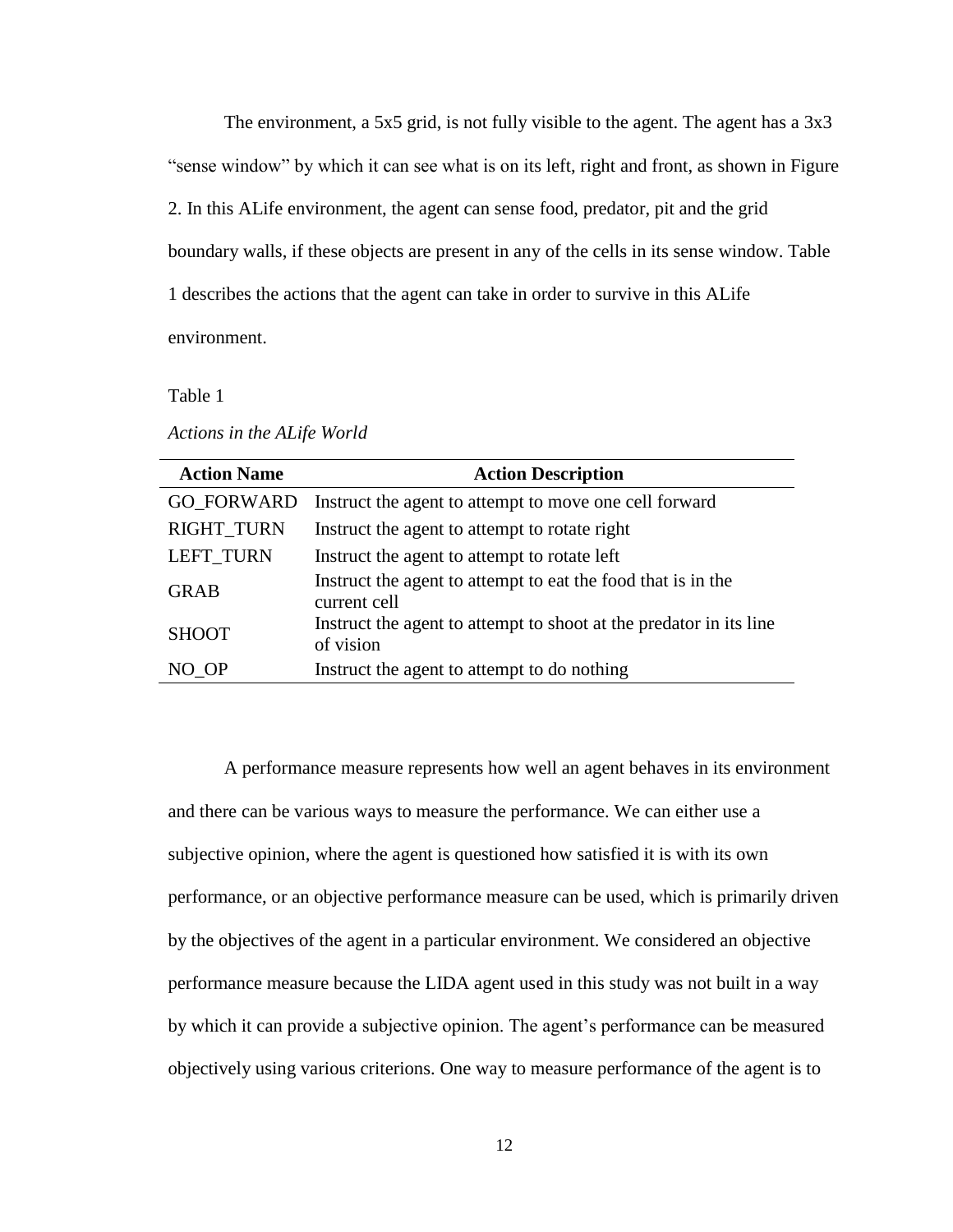see how long the agent took to meet its objective. Or, we could measure the number of actions that were taken by the agent to meet its objective, thereby telling us if the agent took irrelevant actions in meeting its objective. An intelligent agent should reach its objective in as few steps as possible. However, the performance of various triggers was compared by measuring the health of the agent, which is a comprehensive performance measure. The agent's health was based on a scoring system which takes into account whether the agent met its objectives in the stipulated amount of time and also considers the number of actions that the agent had to take in order to meet its objective. The scoring system is used to evaluate the agent's health as a result of various events that can happen in ALife environment. Events, for example, can include grabbing food, killing the predator, falling into a pit or being attacked by the predator.

The health scoring system used in this study was adapted from a popular gaming environment Wumpus World"s scoring system (Russell & Norvig, 2003). Wumpus World is similar to our ALife environment in which the agent"s task is to find hidden gold in a cave with dangerous places and return back to its starting location. The scoring system described in Russell and Norvig was used for the Wumpus World domain and it scored the various events drastically. This scoring mechanism was not suitable for an ALife domain which we used in the present study, hence, we had to adapt the scoring system for this domain. In Wumpus World, the agent loses same amount of health if it enters a pit or if it is eaten by a Wumpus, making pits and the Wumpus equally dangerous in the environment, whereas in ALife environment, pits were considered less dangerous than the predators, so agent"s health was decreased by a smaller amount when it walked into a pit. Also, in Wumpus World, the event of agent killing the Wumpus is not scored.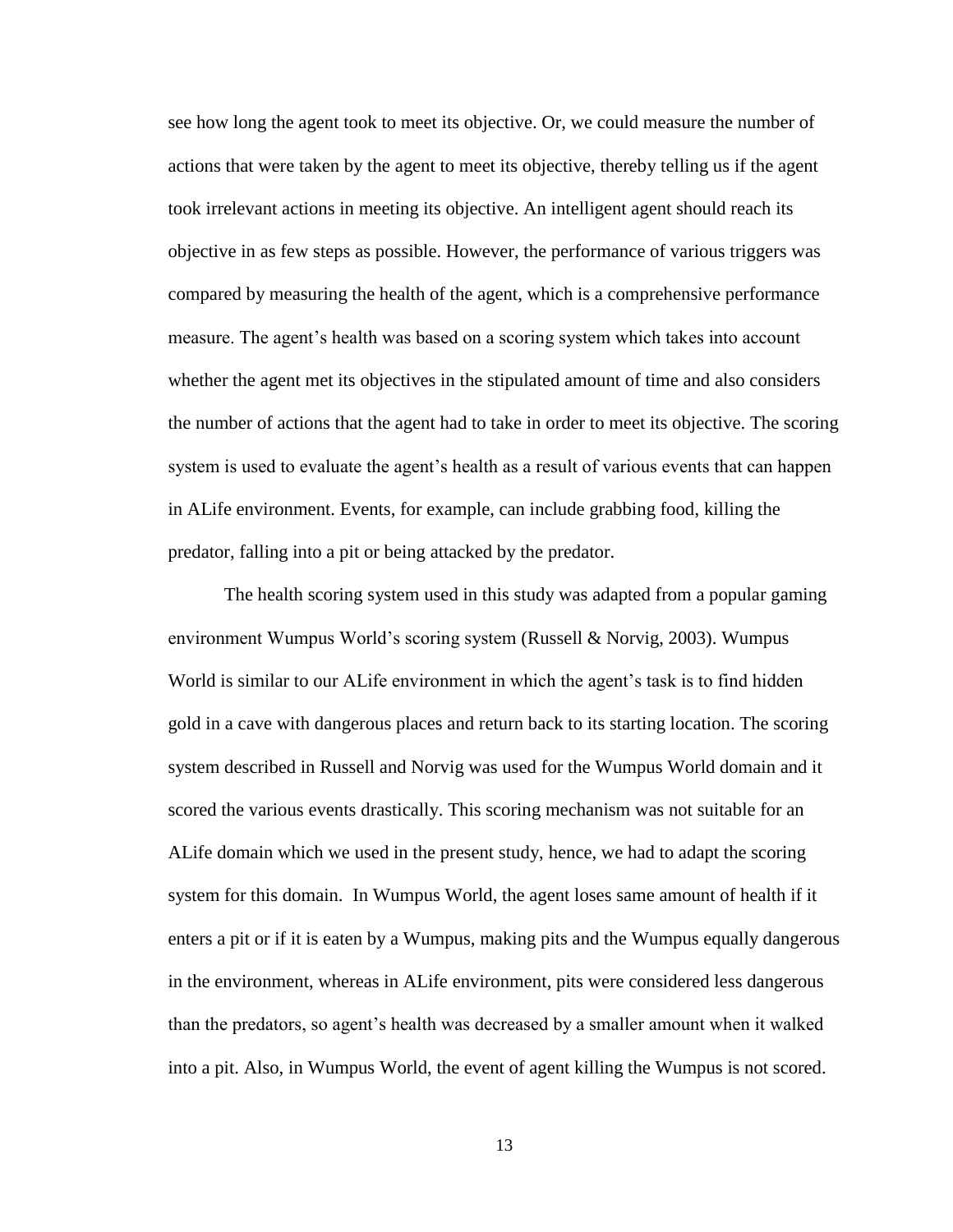However, in ALife, one of the objectives of the agent is to kill a predator if the predator is in agent's line of sight and the agent has arrows to shoot. This objective is important especially in those cases where the food is blocked by a predator and cannot be reached using any other way except by killing the predator blocking it. So we considered it important to increase the agent"s health if the agent meets its objective in the same way it meets the objective of feeding itself.

The present study investigates when an agent should pay attention. In our ALife implementation, the agent takes a NO\_OP action if it is not able to decide what it should do next. An intelligent agent will not take a NO\_OP action unless it is absolutely necessary. A NO\_OP action instructs the agent to do nothing so it will waste time in doing nothing. If the agent does not pay attention to something critical in suitable time, it may suffer. Hence, we considered it important to penalize the agent for taking a NO\_OP action. Table 2 presents the comprehensive scoring system that was used in this study.

#### Table 2

| Event                                                      | <b>Health score points</b> |
|------------------------------------------------------------|----------------------------|
| Agent moves to a cell having predator                      | $-50$                      |
| Agent moves to a cell having a pit                         | $-15$                      |
| Agent shoots an arrow at the predator                      | $-5$                       |
| Agent grabs food                                           | $+50$                      |
| Agent kills the predator                                   | $+50$                      |
| Agent takes any action like moving forward or turning left | $-1$                       |
| Agent takes a NO_OP action                                 | -5                         |

*Scoring System Used as the Performance Measure*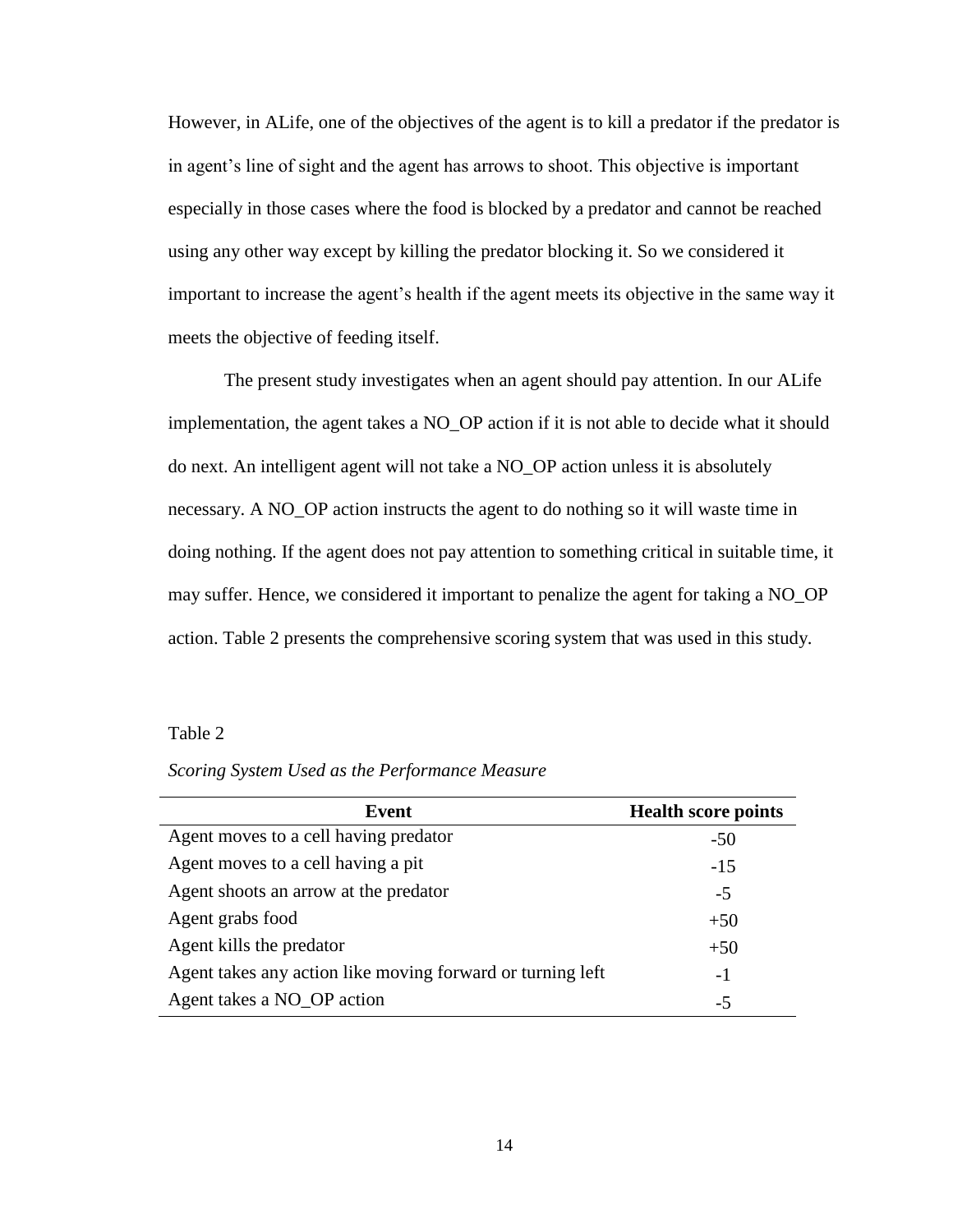#### <span id="page-20-0"></span>**Agent Implementation**

A LIDA controlled agent is crafted to act in the ALife environment. The objects that exist in this ALife environment are simple and discrete structures represented by different characters in the software implementation. A simple perceptual capability is implemented for the agent where a single node in PAM represents each kind of ALife object. For example there is a node each for "food", "predator", "agent", etc. in PAM. Apart from the object nodes, egocentric location nodes like "front-center", "left", "farright" represent the location of these objects in the environment with respect to the agent. However, PAM does not contain allocentric representations, i.e., information about the location of one object with respect to other objects in the environment. Feeling nodes like "pleasure" and "pain" linked to the object nodes are used to represent feelings, e.g., "food is pleasurable" and "pit is painful". Primitive feature detectors look for objects like predator, food, pit, wall etc. in the current sense window of the agent along with the location of these objects, and instantiate appropriate nodes in PAM. For example, if a feature detector locates a predator in a cell which is to the left of the agent, it will instantiate nodes "predator", "left" and connect these with a link in PAM. A separate feature detector looks to see if there are any objects in a cell in the immediate front of the agent i.e. whether the front cell is a safe location for the agent to move into. On finding that the front cell is safe, it instantiates an "empty" node linked to "front-center" node in PAM. Percept from PAM then moves to workspace, where the current situation model is updated. Transient Episodic Memory and Declarative Memory are not required and hence not used in this implementation.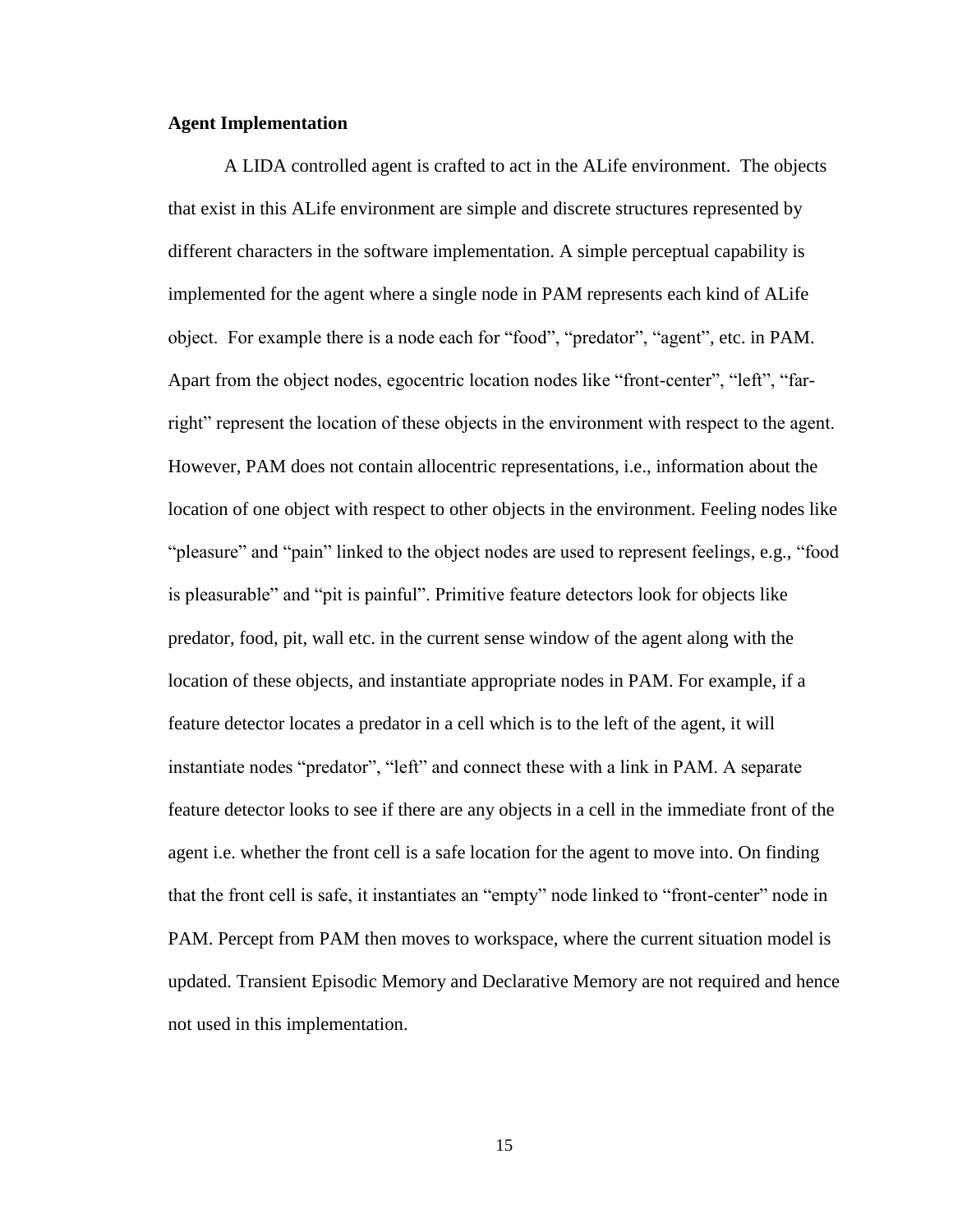The attention phase of the cognitive cycle starts when various attention codelets look for predator, food, pits in the Workspace, and create coalitions in GW on finding their respective *concern*. A default attention codelet tries to bring to consciousness anything that may be important, but with very low activation. Competition in GW is started by any one or a combination of triggers, consequently leading to a broadcast which then instantiates appropriate behavior schemes in PM. A scheme consists of a context, an action and a result. A scheme is activated in the presence of its context. For this domain, we created 25 simple schemes in the form of production rules, e.g., there was a scheme created to grab food if it is in a cell where the agent is. From the instantiated behaviors, the agent then chooses a single best behavior and executes the corresponding action at the operating frequency of the AS module. If the agent is ready to choose an action, but there are no behaviors to choose from, either because the behaviors have decayed or because there were no new behaviors instantiated from the last broadcast, it takes a NO\_OP action. A NO\_OP action instructs the agent to do nothing and the agent is penalized if it takes a NO\_OP action. It is yet not clear if humans take a NO\_OP action, but for small animals, such an action may very well be biologically plausible. Also, for artificial agents, a NO\_OP action is a default action which sometimes can be computationally necessary. The chosen action is then executed by agent"s actuators and the agent"s health score is updated appropriately.

In every trial, the ALife environment is configured by placing various objects in it randomly one after the other including the agent. Using random configuration of environment ensures that the environment is not biased for any of the triggers to be evaluated. Each trial begins with the agent having some initial health (200) and the agent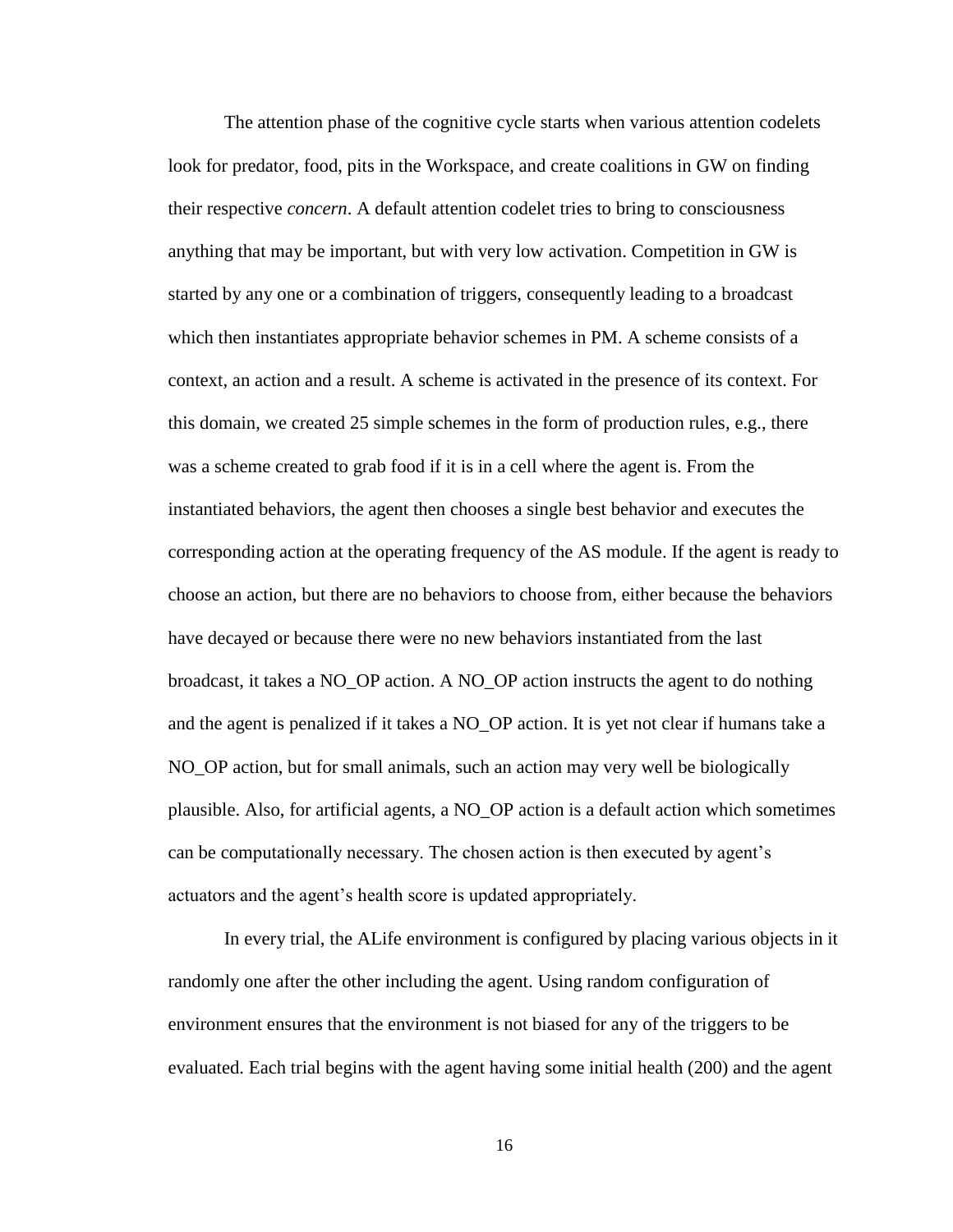is allowed to act until its health drops extremely low (-300), or the trial exceeds the maximum amount of time specified (1500 time steps in the simulation), whichever comes the first. When either of these conditions is met in any run, the run is ended and the next run is started with another random configuration of the environment. Figure 3 shows the graphical user interface (GUI) for the LIDA controlled agent in ALife environment.

#### <span id="page-22-0"></span>**Global Workspace Triggers**

A trigger is a process that initiates competition between various coalitions competing for consciousness in the Global Workspace. The coalition having the highest activation wins the competition and its content is broadcast to all other modules of LIDA. This broadcast is done serially i.e. only one content is transmitted at any particular instant in time. We studied four triggers that can start this competition in GW. Before we discuss each of them in detail, we provide some additional details about computational implementation of some key concepts.

**Coalition**. A coalition in GW is a data structure, called a *node structure* that contains nodes and links. The nodes represent entities and the links represent relationships between those entities. Each node and each link has an activation which specifies how relevant/important it is in the current situation. Activation of a *node structure* is the sum of activations of all its nodes and links.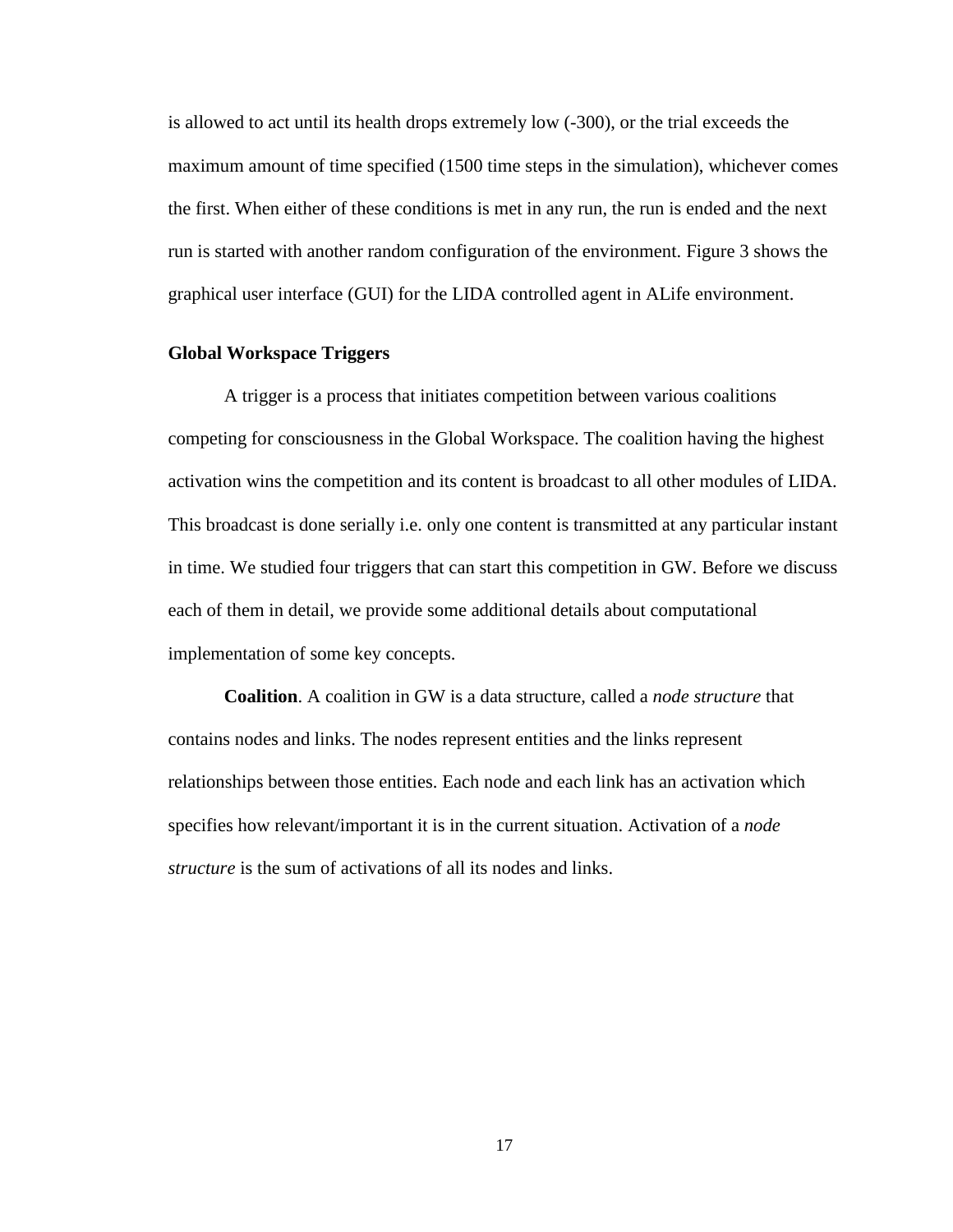| File Edit Panels Help                  |                    |                   |                       |                                                                                     |              |        |                                                                                          |                         |           |                          |                  |                  |
|----------------------------------------|--------------------|-------------------|-----------------------|-------------------------------------------------------------------------------------|--------------|--------|------------------------------------------------------------------------------------------|-------------------------|-----------|--------------------------|------------------|------------------|
| Start/Pause PAUSED Quit                |                    | Ticks mode        | Add ticks 0           |                                                                                     |              |        | Ticks Scale (ms)                                                                         |                         | ∪         | 586                      |                  |                  |
|                                        |                    |                   | <b>Last Action</b>    |                                                                                     |              |        | <b>LIDA Tasks</b>                                                                        | <b>Global Workspace</b> |           | <b>Percept Table</b>     | <b>Behaviors</b> |                  |
|                                        |                    |                   |                       | <b>GO FORWARD</b>                                                                   |              |        | <b>Sensory Memory</b>                                                                    | <b>PAM Table</b>        |           | <b>Perceptual Buffer</b> |                  | <b>PAM Graph</b> |
| $-$ P<br> F                            |                    |                   | <b>Agent Health</b>   |                                                                                     |              |        |                                                                                          |                         |           |                          |                  |                  |
|                                        |                    |                   |                       |                                                                                     |              |        |                                                                                          |                         |           |                          |                  |                  |
| $-206$                                 |                    |                   |                       |                                                                                     |              |        | [XXXX] [XXXX] [XXXX]                                                                     |                         |           |                          |                  |                  |
|                                        |                    |                   |                       | <b>Number of Actions</b>                                                            |              |        |                                                                                          |                         |           |                          |                  |                  |
|                                        |                    |                   | $\overline{8}$        |                                                                                     |              |        | $[0_{---}]$ $[0_{---}]$ $[0_{---}]$                                                      |                         |           |                          |                  |                  |
|                                        | $\circ$<br>$\,>\,$ |                   | Message               |                                                                                     |              |        | $1[0 - 1]$ $[- -1]$                                                                      |                         |           |                          |                  |                  |
|                                        |                    |                   |                       | Fallen into the pit                                                                 |              |        |                                                                                          |                         |           |                          |                  |                  |
| P 0                                    |                    |                   |                       |                                                                                     |              |        |                                                                                          |                         |           |                          |                  |                  |
|                                        |                    |                   | <b>Manual</b>         |                                                                                     |              |        |                                                                                          |                         |           |                          |                  |                  |
|                                        |                    |                   |                       | Toggle                                                                              | <b>Reset</b> |        |                                                                                          |                         |           |                          |                  |                  |
|                                        |                    |                   |                       |                                                                                     |              |        |                                                                                          |                         |           |                          |                  |                  |
| F                                      |                    |                   |                       |                                                                                     |              |        |                                                                                          |                         |           |                          |                  |                  |
|                                        |                    |                   |                       |                                                                                     |              |        |                                                                                          |                         |           |                          |                  |                  |
|                                        |                    |                   |                       |                                                                                     |              |        |                                                                                          |                         |           |                          |                  |                  |
|                                        |                    |                   |                       |                                                                                     |              |        |                                                                                          |                         |           |                          |                  |                  |
|                                        |                    |                   |                       |                                                                                     |              |        |                                                                                          |                         |           |                          |                  |                  |
|                                        |                    |                   |                       |                                                                                     |              |        |                                                                                          |                         |           |                          |                  |                  |
|                                        |                    |                   | A                     |                                                                                     | B            |        |                                                                                          |                         |           |                          |                  |                  |
|                                        |                    |                   |                       |                                                                                     |              |        |                                                                                          |                         |           |                          |                  |                  |
| $\mathbb{I}$                           |                    |                   | $\blacktriangleright$ |                                                                                     |              |        |                                                                                          |                         |           |                          |                  |                  |
| <b>Turn Left</b>                       | Go Forwa           |                   | Shoot                 | Grab                                                                                | Turn Rig     |        |                                                                                          |                         |           |                          |                  |                  |
|                                        |                    |                   |                       |                                                                                     |              |        |                                                                                          |                         |           |                          |                  |                  |
|                                        |                    |                   |                       |                                                                                     |              |        |                                                                                          |                         |           |                          |                  |                  |
| LogPanel                               | Properties         | <b>Task Panel</b> |                       | <b>TaskQueue Panel</b>                                                              |              |        |                                                                                          |                         |           |                          |                  |                  |
| <b>Refresh</b>                         |                    |                   |                       |                                                                                     |              |        |                                                                                          |                         |           |                          |                  |                  |
| $\blacksquare$<br>tick                 | Task <sub>1</sub>  | Task <sub>2</sub> | Task <sub>3</sub>     | Task 4                                                                              | Task 5       | Task 6 | Task7                                                                                    | Task 8                  | Task 9    |                          |                  |                  |
|                                        |                    |                   |                       |                                                                                     |              |        |                                                                                          |                         |           |                          |                  |                  |
|                                        |                    |                   |                       | Excite & Co., Excite & Co., Excite & Co., Excite & Co., Excite & Co., Excite & Co., |              |        |                                                                                          |                         |           |                          |                  |                  |
|                                        |                    |                   |                       |                                                                                     |              |        | AttentionCo AttentionCo UpdateCs AttentionCo AttentionCo AttentionCo AttentionCo pam.Wum |                         | environme |                          |                  |                  |
|                                        |                    |                   |                       | Feature De Feature De Feature De Feature De Feature De                              |              |        |                                                                                          |                         |           |                          |                  |                  |
|                                        |                    |                   |                       |                                                                                     |              |        |                                                                                          |                         |           |                          |                  |                  |
| 48<br>49<br>50<br>51<br>52<br>53<br>54 |                    |                   |                       |                                                                                     |              |        |                                                                                          |                         |           |                          |                  |                  |
| 55                                     | BasicActio         |                   |                       |                                                                                     |              |        |                                                                                          |                         |           |                          |                  |                  |
| 56<br>57                               |                    |                   |                       |                                                                                     |              |        |                                                                                          |                         |           |                          |                  |                  |

<span id="page-23-0"></span>*Figure* 3. A screen shot of the GUI containing LIDA controlled agent in ALife. A) The top left panel shows the ALife environment grid where each cell (cell containing the agent is highlighted) has four locations for the four kinds of objects it may contain. Character "F" represents food, "O" represents a pit, "P" represents a predator and the agent represented by " $>$ " is facing east. B) The top right panel shows the agent's  $3x3$ current sense window, where locations are shown with respect to the agent facing north and character "X" represents wall or out of boundary. C) The bottom panel shows the task queue where multiple tasks are scheduled to run at different time points (ticks) in the simulation. Some other information including agent"s health and the last action taken by the agent are also displayed. Apart from the panels displayed here, the GUI contains other panels which can be refreshed to monitor the information related to different modules in LIDA.

Each coalition arriving in the GW has an activation which depends on the content

of the coalition, i.e., the activation of the *node structure* forming the coalition, and also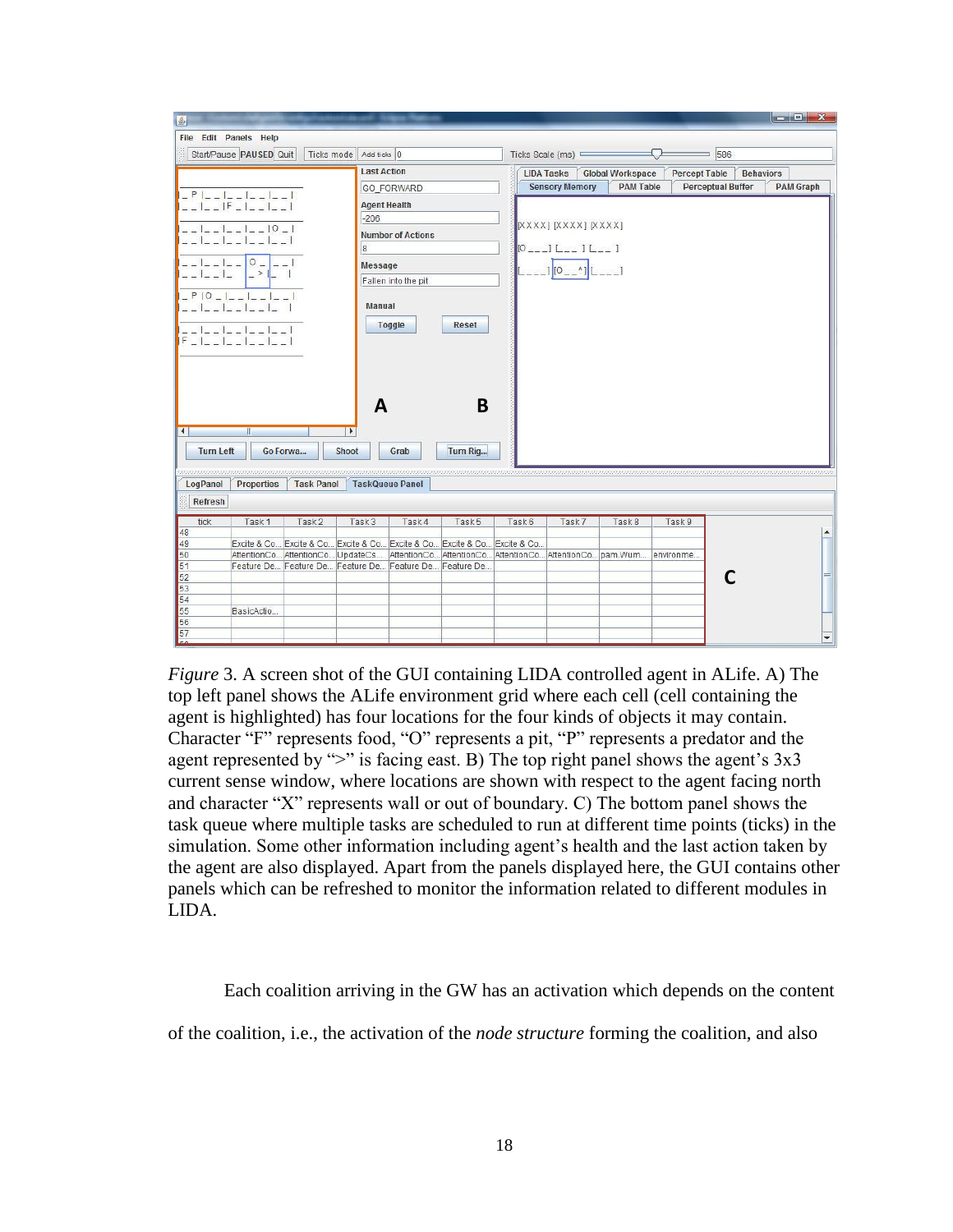on the activation of the attention codelet which creates that coalition. The activation of a coalition is computed as follows:

**Condition** *Action* = 
$$
\frac{(Attention\,Codelet\, Activation \times Node\,Structure\,Action)}{(Number\,of\,Nodes + Number\,of\,Links)}
$$

where the activation of a node structure is calculated as,

$$
Node Structure\, activation = \sum_{\forall i} Node_i\, Action + \sum_{\forall j} Link_j\, Activation
$$

The coalitions in GW decay at a linear rate until a coalition"s activation is reduced to a lower threshold, at which point it is removed from the GW.

**Tick**. LIDA software framework is a generic, customizable, computational implementation of the conceptual LIDA model. The framework uses multithreading so that various small processes can run in simulated parallel to each other, in the same way that biological minds work. These processes are called LIDA tasks, and a LIDA task manager is responsible for scheduling and executing these tasks. The tasks are stored in a task queue whose each position is a discrete instant of time called a *tick*. Multiple tasks can be scheduled at the same tick. A *tick* can be of any time duration and the duration can be configured, e.g., a *tick* can have duration of 35 milliseconds. In practice, *tick duration*  affects the speed of tasks in the simulation. Thus, a *tick* can be seen as the smallest discrete unit of time representing a simulated millisecond in the LIDA framework. Before starting any new competition in GW, we make sure that a broadcast is not being done at the current *tick* so that the seriality of broadcast is maintained.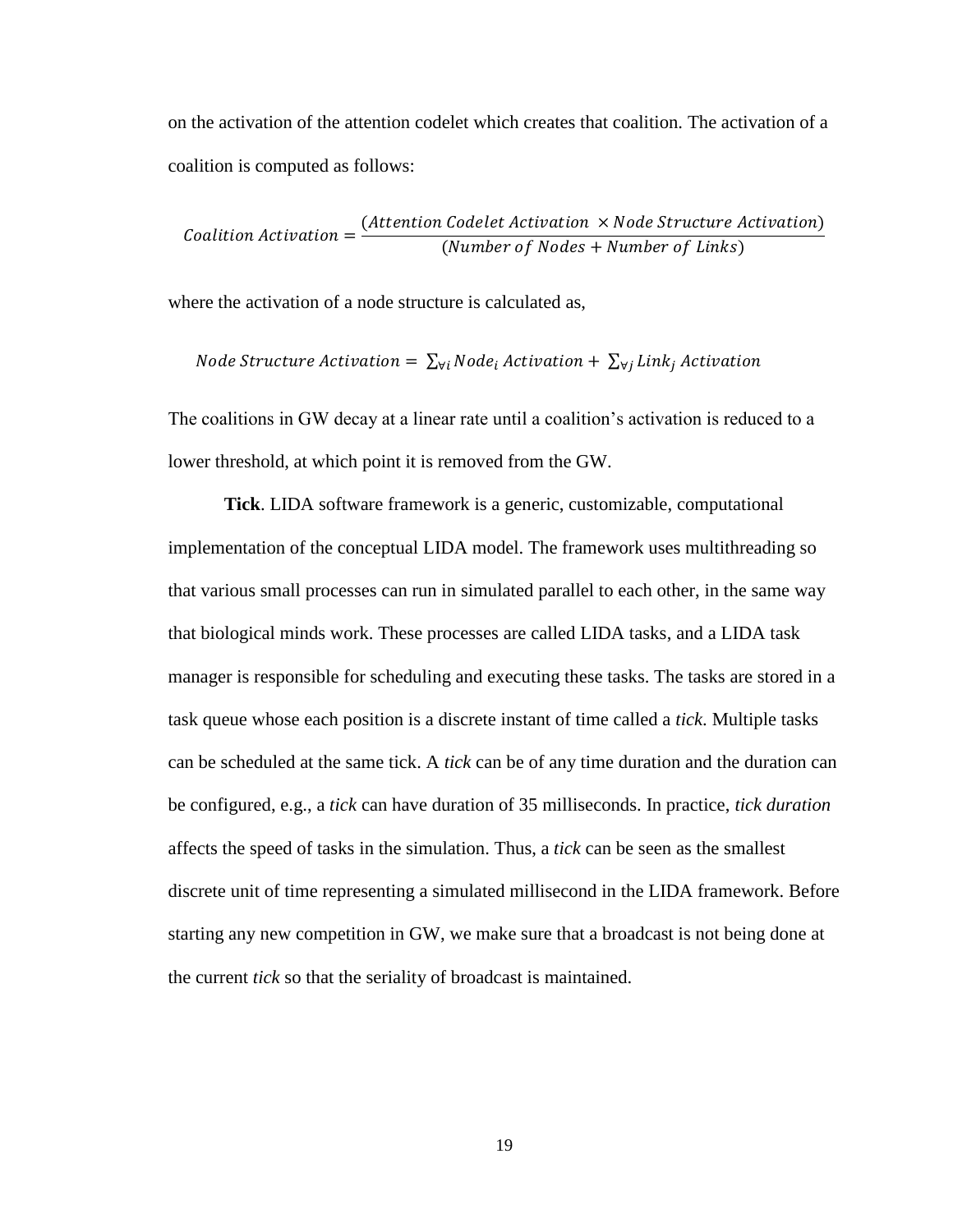Let us now explore the GW triggers that can be divided into two categories: a) thresholdbased triggers and b) time-based triggers. The four Global Workspace triggers that we studied are:

1. Individual Activation Above Threshold Trigger (IAAT) –This trigger starts the competition in GW, if an incoming coalition has its activation above a certain *threshold*.

This trigger is useful in those moments when the agent perceives something really important in its environment, such as a threat to life or an excellent opportunity to satisfy its hunger. The agent can then pay attention to this state by bringing it to consciousness and taking an appropriate action almost immediately.

2. Aggregate Activation Above Threshold Trigger (AAAT) – At any given moment, there can be more than one coalition inside GW, each of them having some activation. On receiving a new coalition, we check if the aggregate of all the coalitions in GW is above a certain *threshold*, and if it is, this trigger starts the competition in GW.

This trigger is useful when the agent perceives a lot of things in its environment, but none of them are greatly important when considered alone. For example, the agent may perceive danger at some distance ahead, but at the same time it may also perceive food at some other distance. Since each of these perceptions may not be as important as an immediate threat, it will prevent IAAT from triggering a broadcast, so we need something other than IAAT in such a case. This trigger will be applicable in this scenario and the agent can choose an appropriate action if there is enough total activation in GW.

The IAAT and AAAT triggers are applicable when GW receives content that is highly important or when GW contains contents that are important when combined.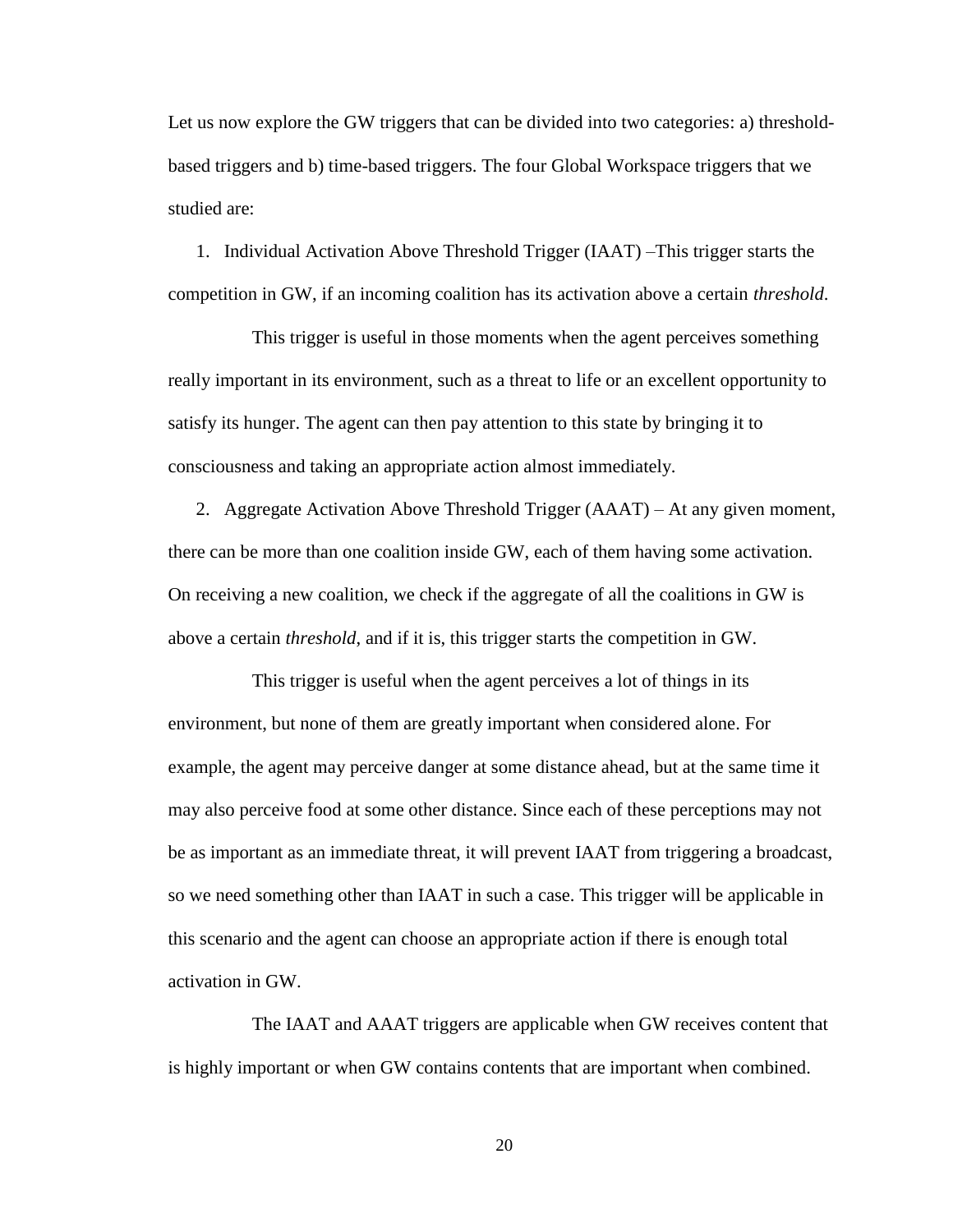However, they will not trigger a broadcast unless there is a new coalition with enough activation, or enough coalitions with some activation. Yet, there can be situations where the agent does not perceive anything important or when it perceives few less important things. In these situations, if we just use threshold-based triggers, we will have an extended unconscious period that would last until one or more coalitions exceed the threshold. Without a broadcast, action schemes will not be instantiated and the agent may end up doing nothing, even though there may be potentially useful coalitions in GW during this period. So we need triggers that can allow conscious processing of less important information in cases when there is no current novel or significantly important content in GW. The time-based triggers play a useful role in such scenarios.

3. No New Coalition Arriving trigger (NNCA) – The NNCA trigger will start the competition if no new coalition has arrived in GW since *delay* ticks have passed.

This trigger is useful when the agent has not perceived anything new in its environment in some time, so no new coalition has been added in GW. However, there may be coalitions in GW which haven"t decayed from the previous cognitive cycles. The IAAT and AAAT triggers will not trigger a broadcast unless there is a new coalition in GW. But a broadcast must be done so that appropriate schemes can be instantiated and the agent can take an appropriate action, instead of doing nothing, hence this trigger becomes useful.

4. No Broadcast Occurring trigger (NBO) – This trigger will fire if *delay* ticks have passed since the last GW broadcast. This trigger is useful when there"s very little going on in the agent"s environment and the agent is not perceiving anything that may be really important or urgent to it. For example, the agent may come into a situation where it does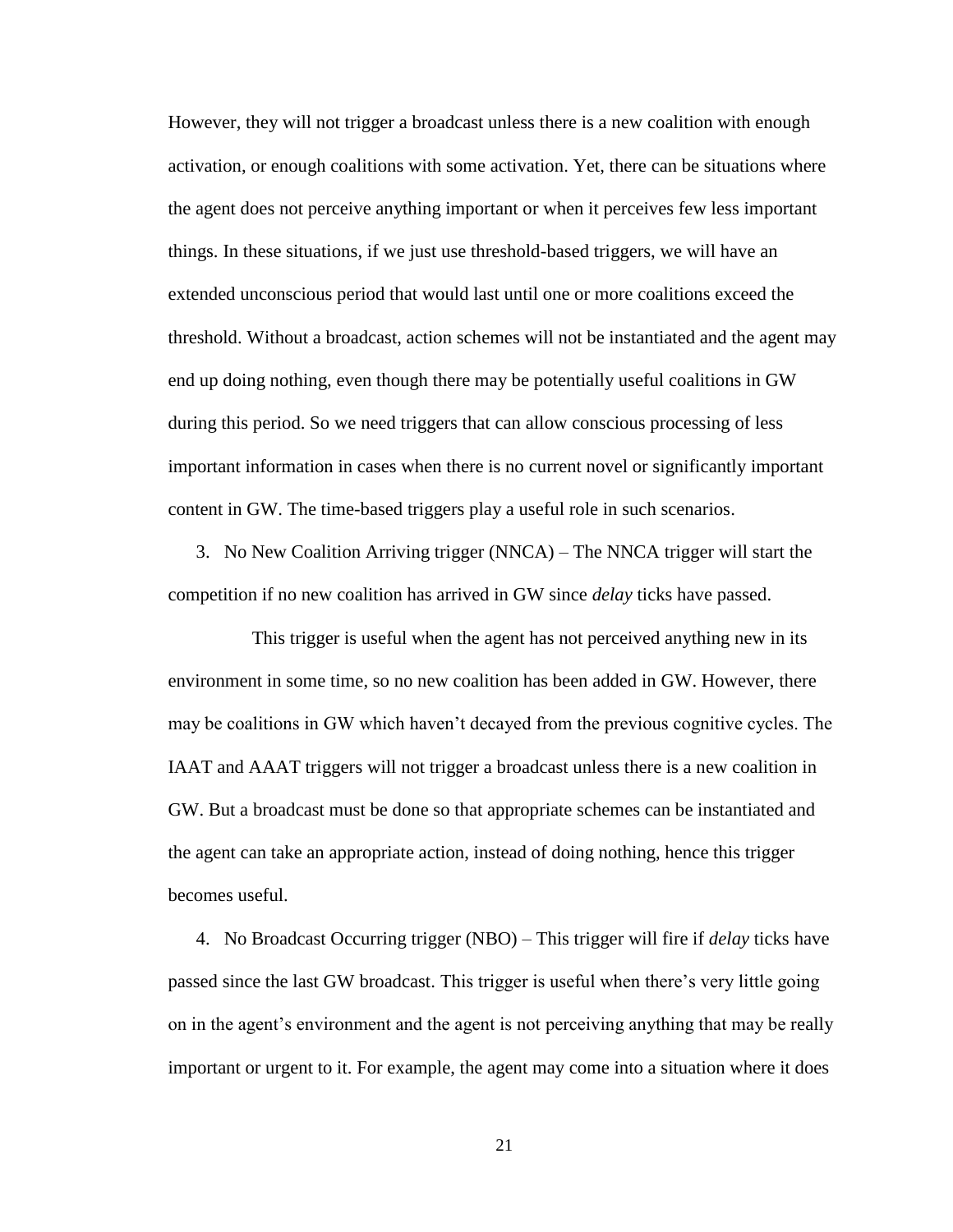not perceive anything really important, like food or danger, in its environment. However, it may still perceive things, which are less important for its survival, but which may increase the chances of the agent to locate something important. For example, the agent may perceive a safe location in its front where it can move and look some more for food. Since threshold-based triggers will not be applicable in such situations, the agent may end up having an extended unconscious period. Hence, this trigger can be useful in bringing to consciousness, content that may be currently less important but which can increase the chances of locating something important in the future.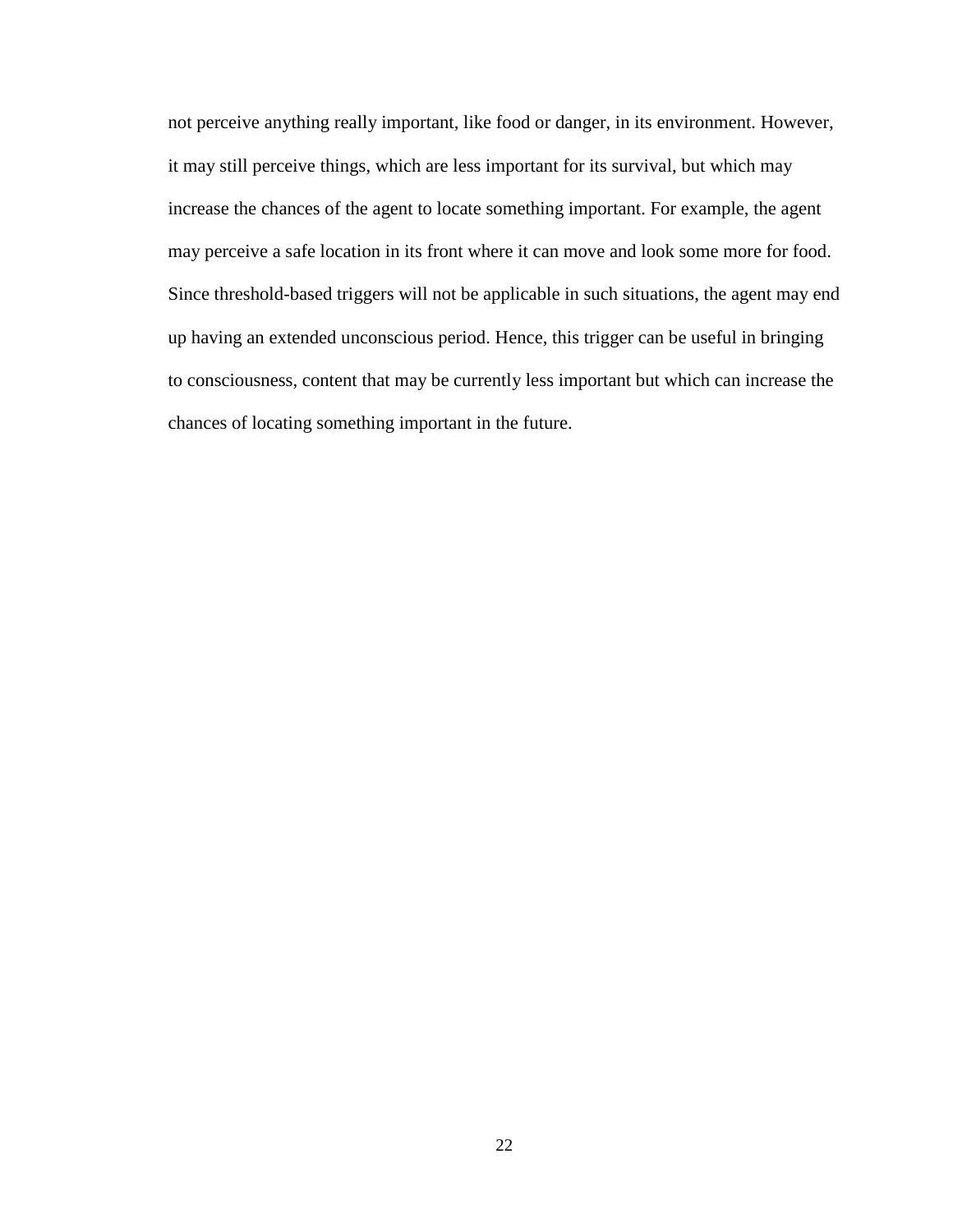#### **4 Experiments**

<span id="page-28-0"></span>Performance of various Global Workspace triggers was studied by running several simulations using an ALife environment and a LIDA controlled ALife agent. In each simulation, various objects were placed randomly in the environment using a random number generator, which made some environments easy and some difficult for the agent's health and survival. Each simulation was performed using the same series of 50 randomly generated environments so that there would be no bias from the environment. The agent's health score was recorded for each trial in the simulation.

The experiments were divided into two main categories. First, we carried out a parameter search, where experiments were performed to find the optimum values for each of the trigger parameters. The second set of experiments was done to compare the performance of various triggers, alone and in combination. However, before running any of these experiments, preliminary experiments were done to adjust some of the other internal parameters in the LIDA framework.

#### **Preliminary Experiments**

LIDA contains a number of internal parameters which need optimization for computational implementation of an agent in a specific domain. Once optimized, these parameters can be made control variables with fixed values when performing different experiments that vary one or more dependent variables. Pilot studies were done to adjust and optimize these internal parameters for the agent in a selected specific environment, before performing the actual experiments for this study.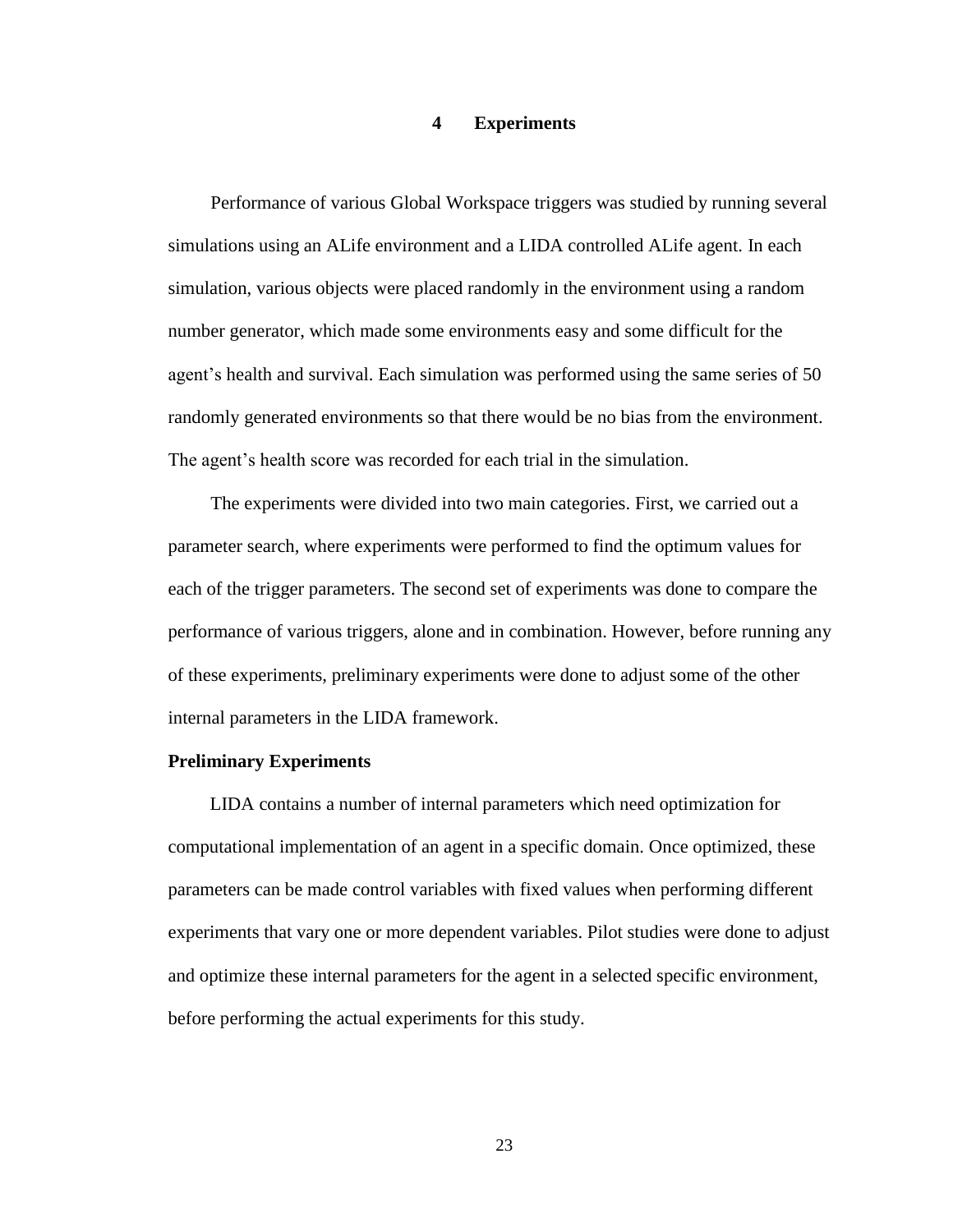Each module in the LIDA framework is responsible for a particular task and each task in the framework is executed periodically after a specified time. The specified time after which the task is executed is governed by the task"s *ticks* parameter, e.g., a task can run every five *ticks* (e.g., simulated 50 milliseconds). The tasks run asynchronously in simulated parallel, just like local neural circuits run in parallel in human brains. These "ticks" parameters for each of the module need to be adjusted so that the resulting LIDA cognitive cycle becomes comparable to the conceptual LIDA cognitive cycle in terms of the timing, and thus neuroscientifically plausible. Research work done by Madl et al. (Madl et al., 2011) on timing of the LIDA cognitive cycle provided an excellent ground for some of these parameters. Table 3 lists the most important timing parameters that were used in this study.

#### Table 3

 $\overline{\phantom{a}}$ 

| <b>Parameter</b>                    | Value (in ticks <sup>1</sup> ) | Value (in ms) |
|-------------------------------------|--------------------------------|---------------|
| <b>Sensory Memory ticks</b>         |                                | 20            |
| <b>Feature Detectors ticks</b>      | 2/3                            | 20/30         |
| <b>Attention Codelets ticks</b>     | 3                              | 30            |
| Attention Codelet refractory period |                                | 50            |
| Global Workspace refractory period  |                                | 50            |
| <b>Action Selection ticks</b>       | 11                             | 110           |

#### *Timing Parameters for the ALife Agent*

An important hypothesis of the LIDA model is the discreteness of consciousness, which means that humans have a single conscious content at any given time and two consecutive conscious contents are separated with a short period of unconsciousness.

<sup>&</sup>lt;sup>1</sup> In this study one tick was equal to simulated ten milliseconds.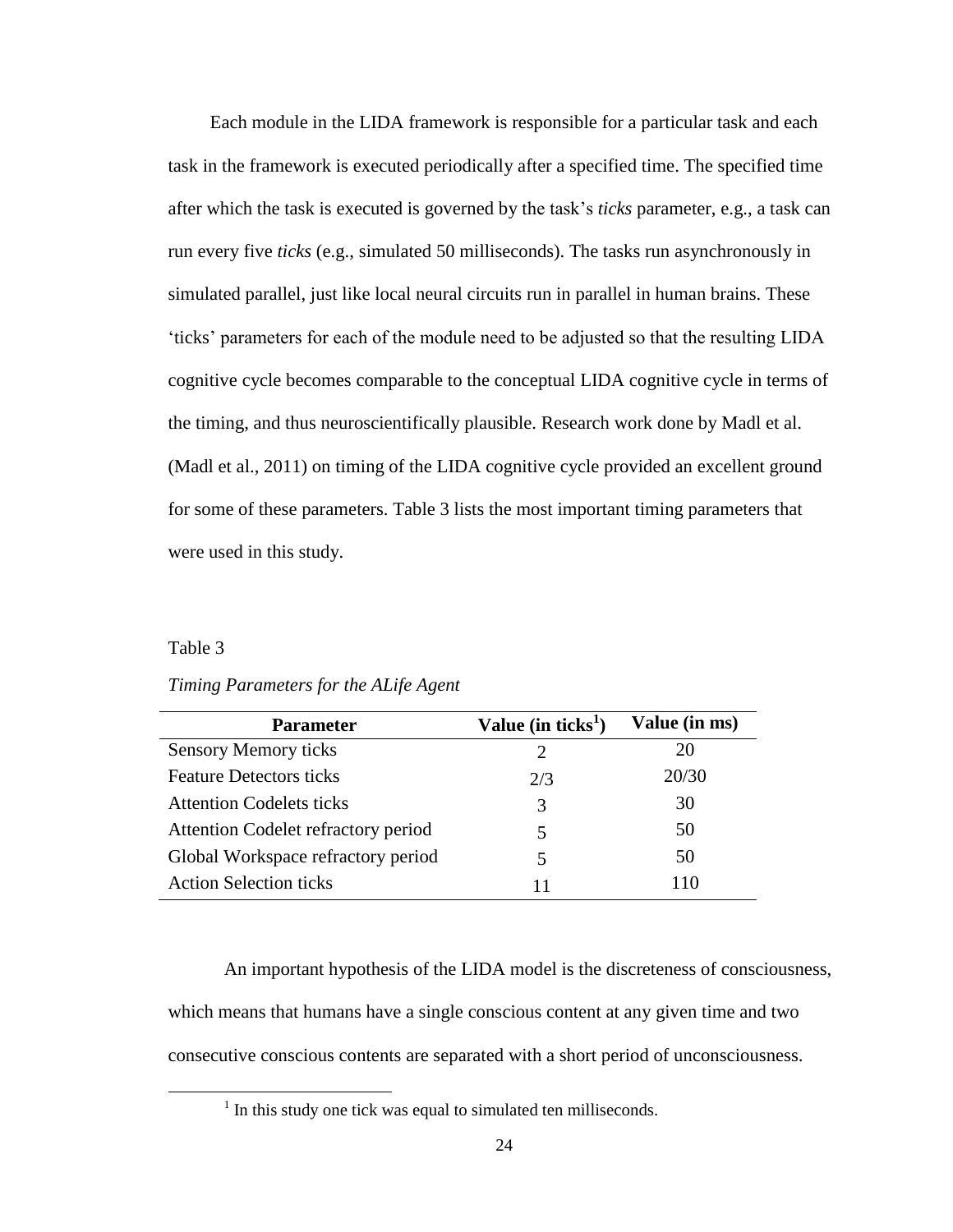Franklin et al. quote, "conscious events occur as a sequence of discrete, coherent episodes separated by quite short periods of no conscious content" (Franklin, Baars, Ramamurthy, & Ventura, 2005, p. 4). This hypothesis along with results from some of the pilot experiments led us to implement a minimum *refractory period* for consciousness, which simply means that a new broadcast cannot take place for some minimum specified time, after a broadcast has happened. In human physiology, where such periods are ubiquitous, a *refractory period* is a period of time during which an organ or cell is incapable of repeating a particular action. According to LIDA, each of the three phases of the cognitive cycle consume roughly 100 ms, while the overlap between the understanding and the attention phase is around 50 ms. We used a refractory period in *ticks* that corresponds to 50 ms in time because it is hypothesized to be the minimum time needed for a conscious broadcast.

#### **Trigger Experiments**

Simulations were performed using each trigger individually and systematically varying its parameter in order to find the optimum value. The threshold for the IAAT trigger was varied from 0.1 to 1.0 in equal increments of 0.1, and at each of these threshold values, 50 trials were performed (using 50 randomly chosen environment configurations). The mean score from 50 trials was plotted for each threshold value to find the optimum threshold value. A coalition has its activation between 0.0 and 1.0, hence we used boundary limits of 0.0 and 1.0 for this parameter search.

In a similar way, the threshold for the AAAT trigger was varied from 0.1 to 1.2, and the mean score for each threshold value was plotted. The threshold for AAAT trigger can be as low as 0.0 and can have any upper limit (depends on the number of coalitions in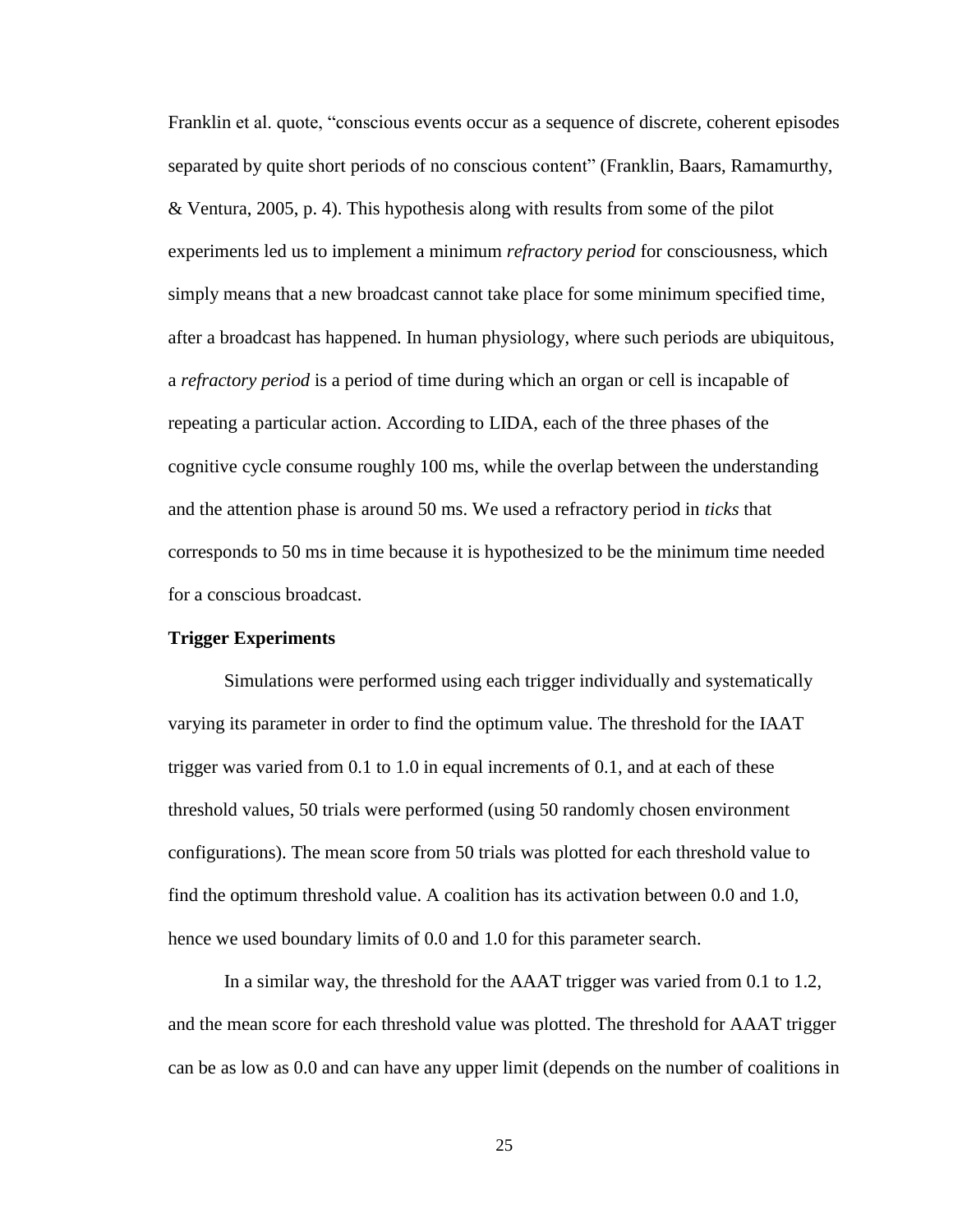GW). We performed a parameter search for this threshold in the range of 0.0 to 1.2 because we observed a decreasing trend after threshold of 0.7.

*Delay* parameters for the NBOT and NNCAT triggers were varied systematically from 3 to 25 in equal increments of 2, and mean scores from 50 trials for each of the parameter values were plotted. The lower limit of delay parameters was chosen as 3 because the attention codelets start at 30 ms (3 ticks). The upper limit of delay parameters was chosen as 25 because the attention phase on an average ends at 200 ms (20 ticks).

After fixing the optimum value for each of the trigger parameters, we compared the triggers individually, and later, all possible combinations of triggers. Experiments were performed using the triggers individually and then as pairs. Finally, experiments using various combinations of three or more triggers were performed. Table 4 shows the list of experiments that were performed.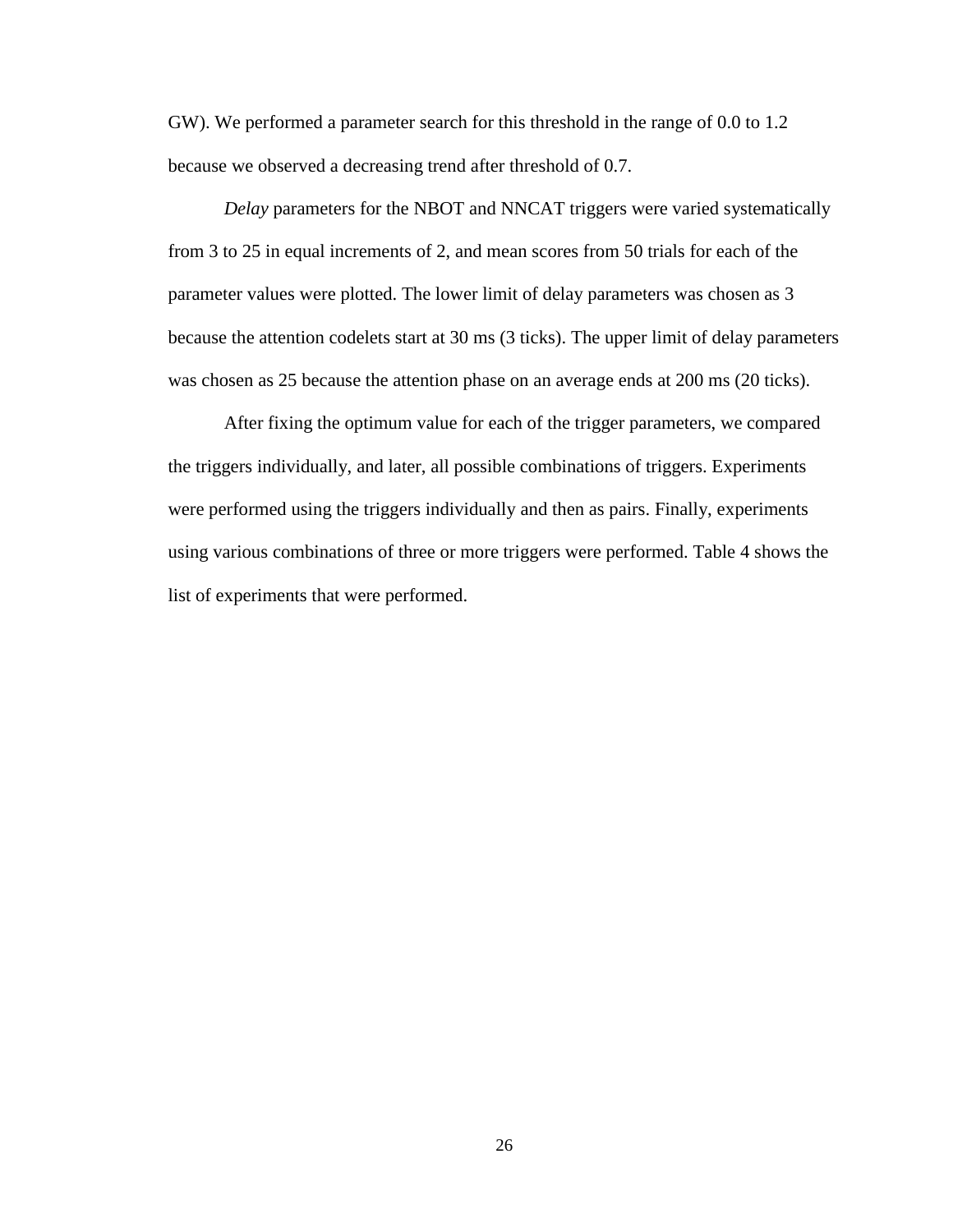## Table 4

| <b>Experiment Name</b>     | <b>Description</b>                                              |
|----------------------------|-----------------------------------------------------------------|
| <b>IAAT</b>                | LIDA using Individual Activation Above                          |
|                            | Threshold trigger only                                          |
| A AAT                      | LIDA using Aggregate Activation Above<br>Threshold trigger only |
| <b>NBO</b>                 | LIDA using No Broadcast Occurring trigger only                  |
| <b>NNCA</b>                | LIDA using No New Coalition Arriving trigger<br>only            |
| $IAAT + AAAT$              | LIDA using both IAAT and AAAT triggers                          |
| $IAAT + NBO$               | LIDA using both IAAT and NBO triggers                           |
| $IAAT + NNCA$              | LIDA using both IAAT and NNCA triggers                          |
| $AAAT + NBO$               | LIDA using both AAAT and NBO triggers                           |
| $AAAT + NNCA$              | LIDA using both AAAT and NNCA triggers                          |
| $NBO + NNCA$               | LIDA using both NBO and NNCA triggers                           |
| $IAAT + AAAT + NBO$        | LIDA using IAAT, AAAT and NBO triggers                          |
| $IAAT + AAAT + NNCA$       | LIDA using IAAT, AAAT and NNCA triggers                         |
| $IAAT + NBO + NNCA$        | LIDA using IAAT, NBO and NNCA triggers                          |
| $AAAT + NBO + NNCA$        | LIDA using AAAT, NBO and NNCA triggers                          |
| $IAAT + AAAT + NBO + NNCA$ | LIDA using all four triggers                                    |

*List of Experiments for Comparing the Triggers*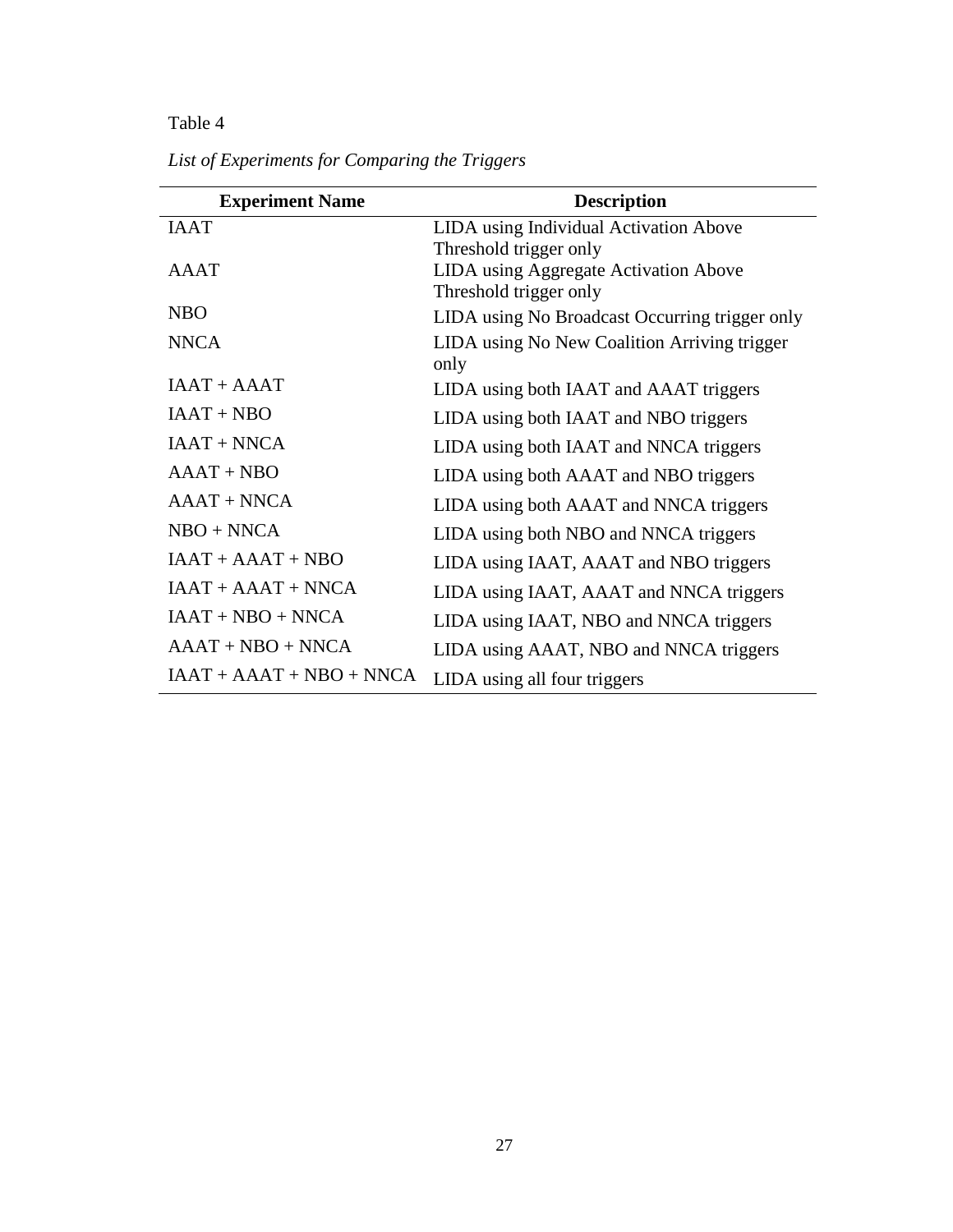#### **5 Results and Discussion**

<span id="page-33-0"></span>Several experiments were performed using the LIDA controlled agent in an ALife environment, and performance of various Global Workspace triggers was evaluated. We first performed a parameter search for each of the trigger parameters by plotting the mean scores for systematically increased parameter values. The second set of experiments compared the triggers individually and in combination with each other.

#### **Part A: Search for trigger parameters**

The ALife agent performed the best using the IAAT trigger with a threshold of 0.4, as seen in Figure 4. We observed that the agent did not take any real actions when the threshold value was greater than or equal to 0.8. This happened because all coalitions had activation value less than 0.8 and the IAAT trigger failed to start the GW competition above a threshold of 0.8. When threshold was kept too low  $(< 0.3$ ), the GW broadcast occurred too frequently, making the agent take injudicious actions, thus decreasing its health score.

The optimum value for the AAAT trigger threshold was 0.7 as seen in Figure 5. A decreasing trend was observed for the agent's health score after threshold of 0.7. This could be because a higher threshold made the GW broadcast less frequent, and as a result, more NO\_OP actions were taken by the agent, affecting its health. Also, if the agent takes more NO\_OP actions it reduces its chances of getting food, since the agent can take limited number of actions in a trial.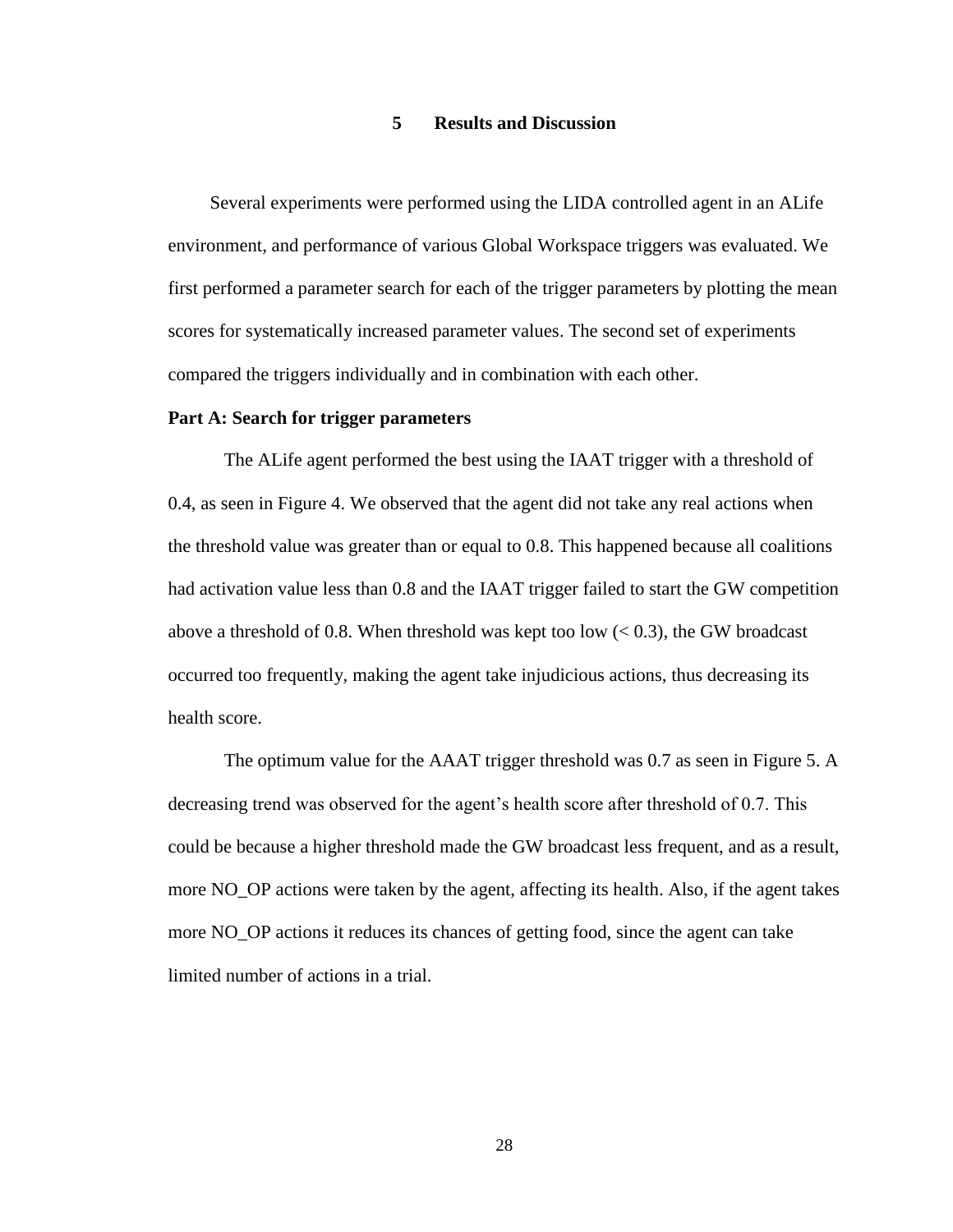

<span id="page-34-0"></span>*Figure* 4. Agent's health score at different threshold values for the IAAT trigger. Error bars indicate the standard error of the mean.



<span id="page-34-1"></span>*Figure* 5. Agent's health score at different threshold values for the AAAT trigger. Error bars indicate the standard error of the mean.

The optimum delay parameter for the NBO trigger came out to be 5 ticks, which is equivalent to 50 milliseconds as shown by Figure 6. The use of this trigger alone,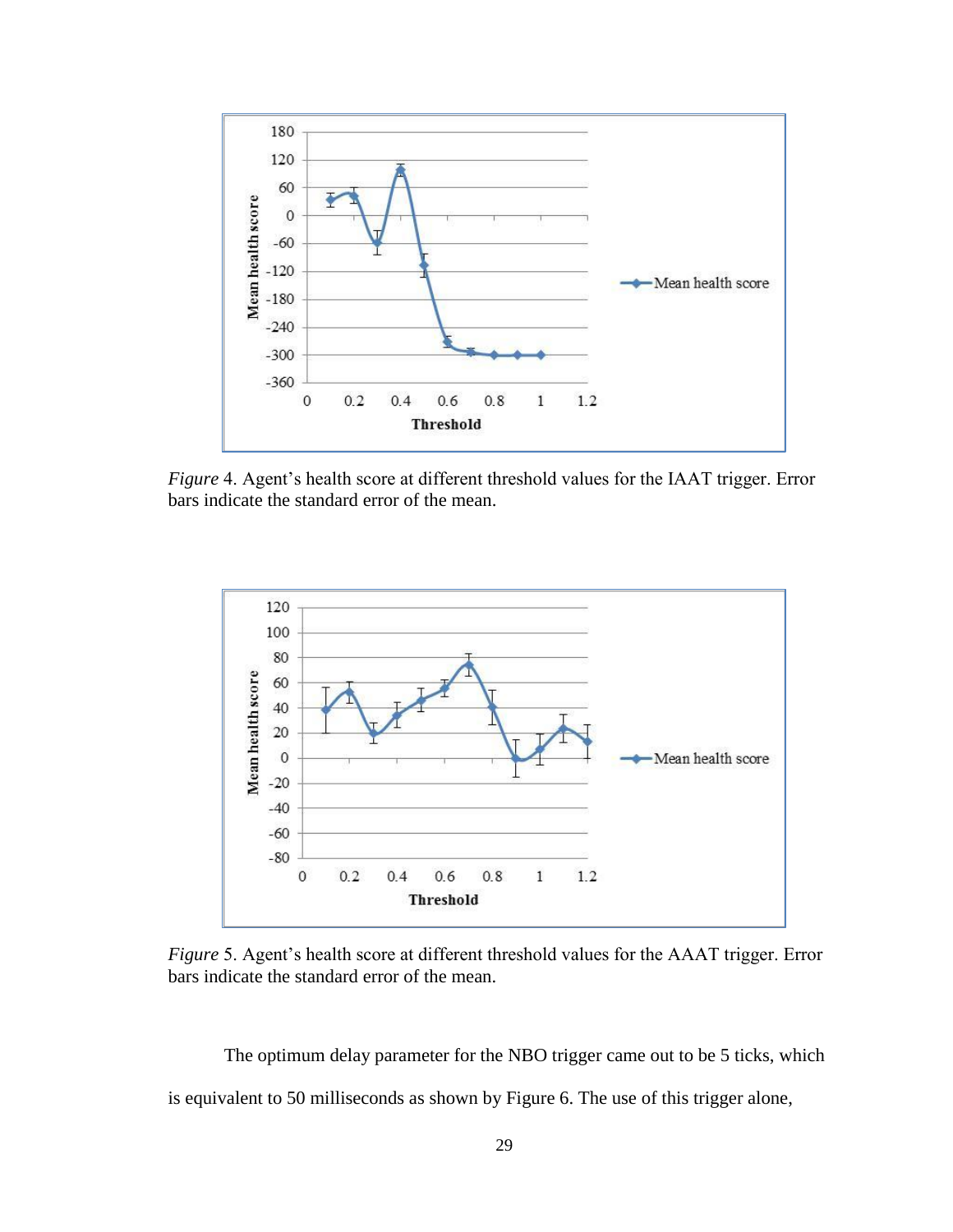results in GW broadcast at regular intervals, which is determined by the delay parameter. Hence it is important that the broadcast happens almost as early as possible so that the agent can pay attention to the critical conditions in its environment. A longer delay value could result in more NO\_OP actions by the agent, decreasing its health. This can be seen by the low performance of the agent using a high delay value for this trigger. The experiments using the NNCA trigger showed that the optimum value for its decay parameter is 3 ticks (Figure 7).



<span id="page-35-0"></span>*Figure* 6. Agent's health score at different delay values for the NBO trigger. Error bars indicate the standard error of the mean.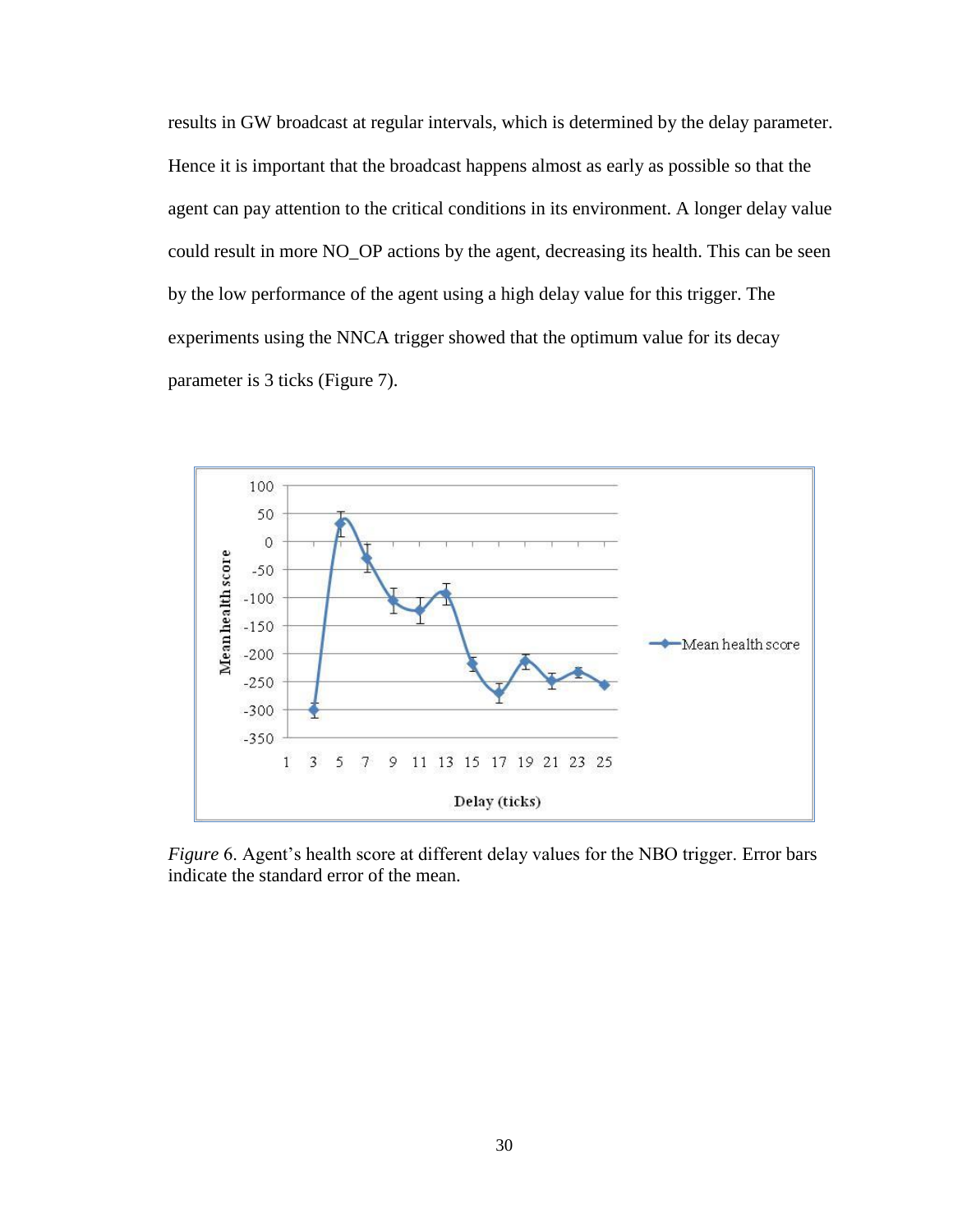

<span id="page-36-0"></span>*Figure* 7. Agent's health score at different delay values for the NNCA trigger. Error bars indicate the standard error of the mean.

#### **Part B: Comparison of triggers**

The current technology does not yet have sufficient resolution to explore many of the fine-grained mechanisms that occur in human brains. For example, electroencephalography (EEG) has great temporal resolution, but poor spatial resolution (Nunez & Srinivasan, 2005). Imaging technologies like PET and fMRI, though can provide us with good spatial resolution but only poor temporal resolution. Using individual electrodes, we can get good temporal and special resolution, however they provide limited scope. Hence, currently there is no data/evidence identifying the triggers used by the brains. However, Dr. Baars' latest hypothesis (B. Baars, personal communication, 2011) on consciousness, suggests a dynamic GW (dGW), as opposed to a static GW in the brains. According to him, Global Workspace can be located in any of a large number of possible cell assemblies in brains, and this location of GW may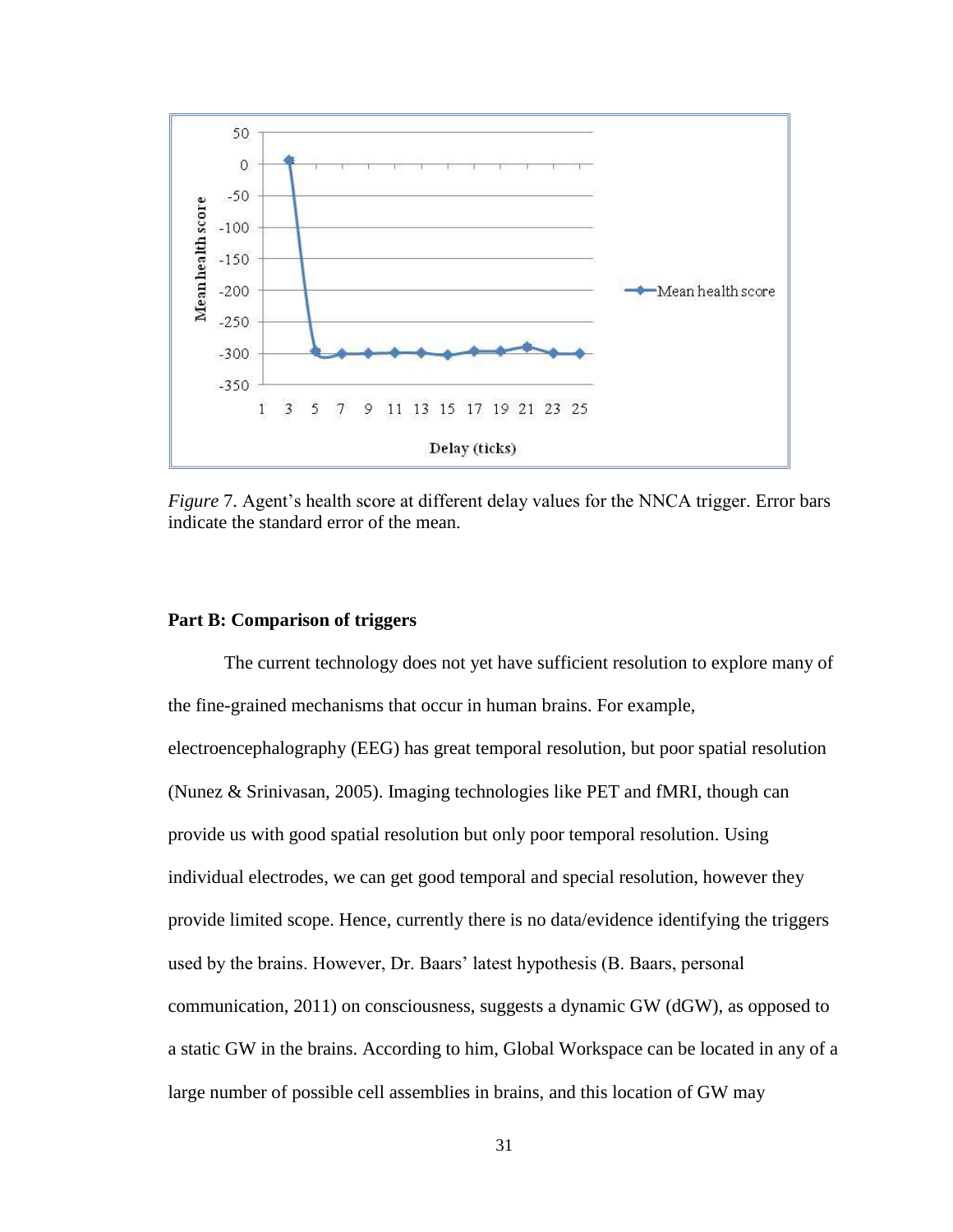dynamically change. There can be multiple coalitions at different locations of the brain at any given time. According to this hypothesis, a broadcast can occur when any one of these coalitions achieves enough activation to trigger an ignitions (broadcast). This could mean that the Individual Coalition Above Activation trigger (IAAT) could be used by brains and is, indeed, biologically plausible. He also suggests that other triggers could be used indirectly in brains in such a way that they influence the IAAT trigger. For example, the No Broadcast Occurring (NBO) trigger can lower the threshold of the IAAT trigger if no broadcast has occurred since some amount of time. The IAAT trigger can then start the competition if a coalition"s activation meets this new lower threshold.

A comparison of performance of all the triggers when used individually is shown in Figure 8. Comparing all four triggers individually, we observed that the IAAT trigger performed the best with the highest mean health score.



<span id="page-37-0"></span>*Figure* 8. Comparison of the performance of various triggers when used individually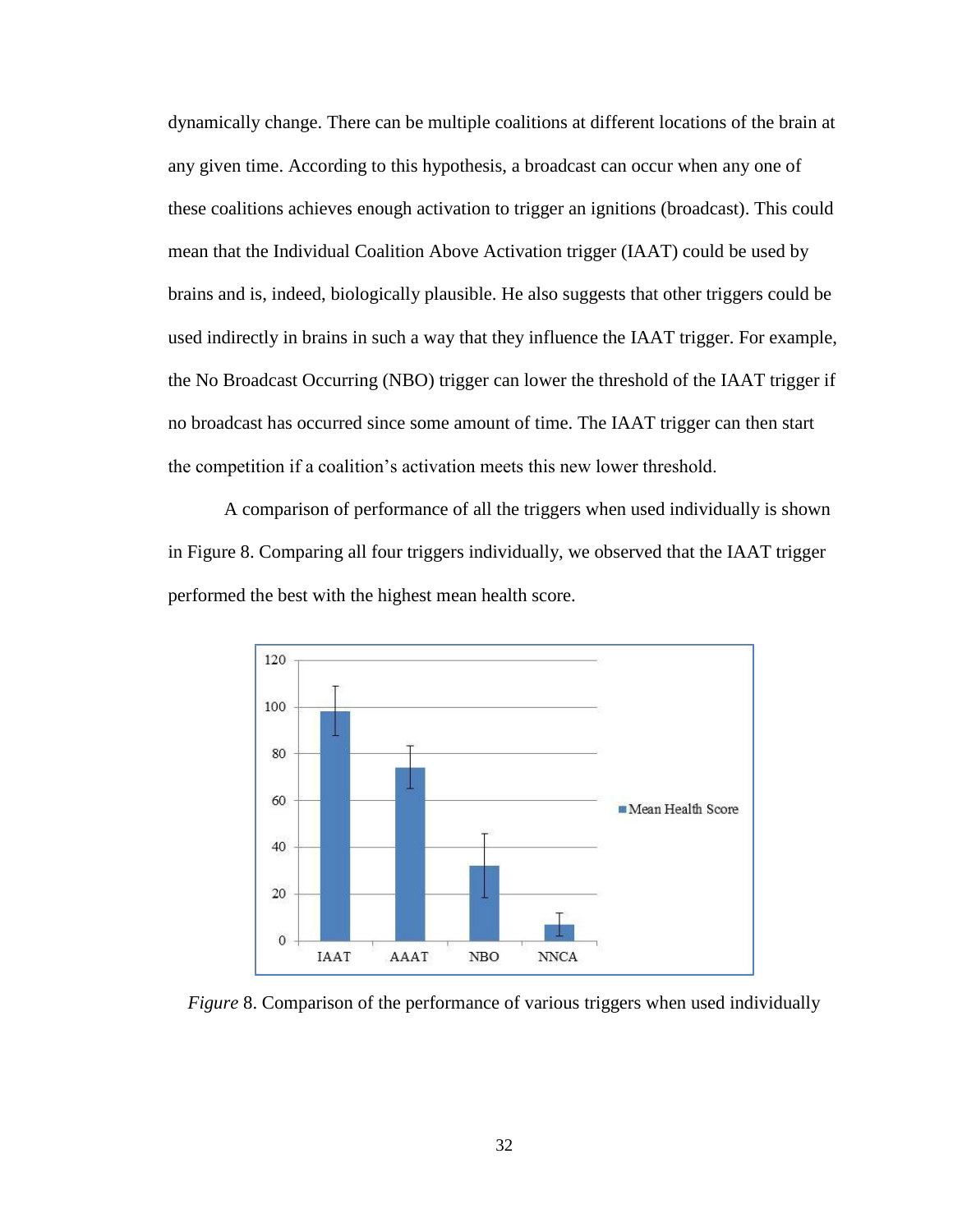Interestingly, this result aligns very well with the dynamic GW hypothesis stated above. The next best performance was of the AAAT trigger followed by the NBO trigger. It was observed that the agent did not perform well using NNCA trigger alone, when compared to the other triggers. In LIDA model, the NNCA trigger starts the competition if no new coalition is created since the last broadcast. However, in the experiments it was noticed that new coalitions were created by the attention codelets, before the task for this trigger was scheduled to run. As a result, the new coalitions prevented this trigger from starting a broadcast, and the agent took more NO\_OP actions lowering its health. Figure 9 shows a comparison of the performance of the IAAT and NBO triggers, used individually, and in combination with each other. When the IAAT trigger was combined with the NBO trigger, the agent chose more relevant actions, and more importantly, in appropriate time, which resulted in its better performance.



<span id="page-38-0"></span>*Figure* 9. Comparison of the performance of IAAT and NBO when combined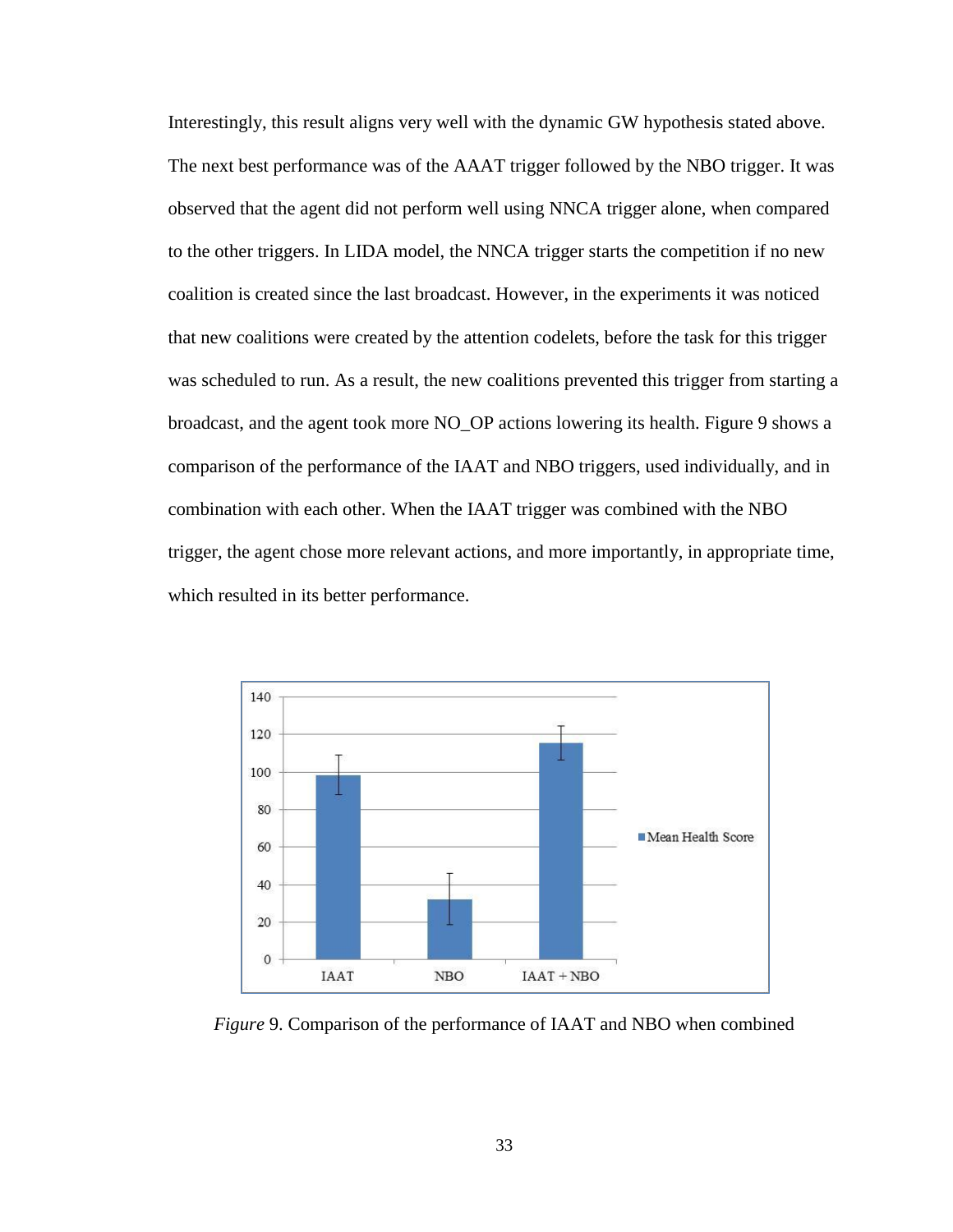The IAAT and NBO trigger combination performed the best among all trigger combinations involving two triggers (Figure 10). The NNCA trigger when combined with other triggers lowered the performance of the agent as the broadcast happened too frequently, forcing the agent to choose an action indecisively. For example, in the IAAT and NNCA trigger combination, it was seen that the NNCA trigger started the GW broadcast even before a coalition demanding immediate action entered GW, and this made the agent take an injudicious decision, resulting in its poor performance.



*Figure* 10. Comparison of the performance using two triggers

<span id="page-39-0"></span>Figure 11 shows the comparison of arrangements using three or more triggers. The agent performed the best with a combination of the IAAT, NBO and NNCA triggers. Overall, it was seen that the combination of IAAT and NBO trigger outperformed all other combinations and thus was most suitable for the LIDA-controlled ALife agent.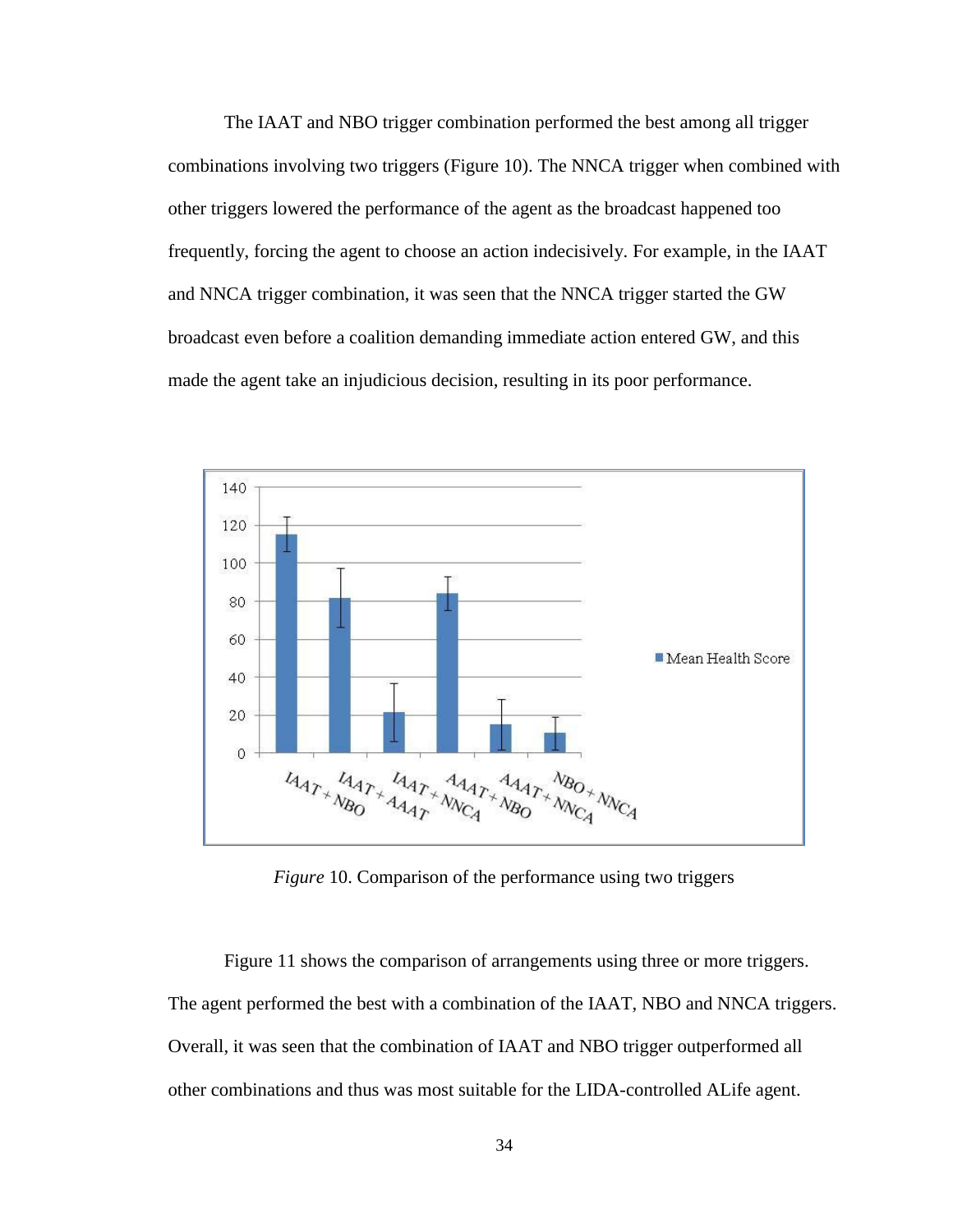

<span id="page-40-0"></span>*Figure* 11. Comparison of the performance using three or more triggers

It is important to note here that the parameter search performed to find the optimum parameter values for each trigger was only done by using the triggers individually. The parameter search, if performed for the combinations of the triggers, may yield different optimum values affecting the trigger performances when evaluated in combination.

The implemented scoring system along with the design of the ALife domain was found to influence the performance of various triggers. The triggers which performed the best in an ALife domain may perform differently in other domains. The limitations of this study included a small variation in the agent's performance when an experiment was repeated using the same parameters and environment. This variation was introduced due to the multithreading in Java. When a number of tasks are scheduled to run at a particular instant of time (tick), the order of execution of these tasks depends on the multithreading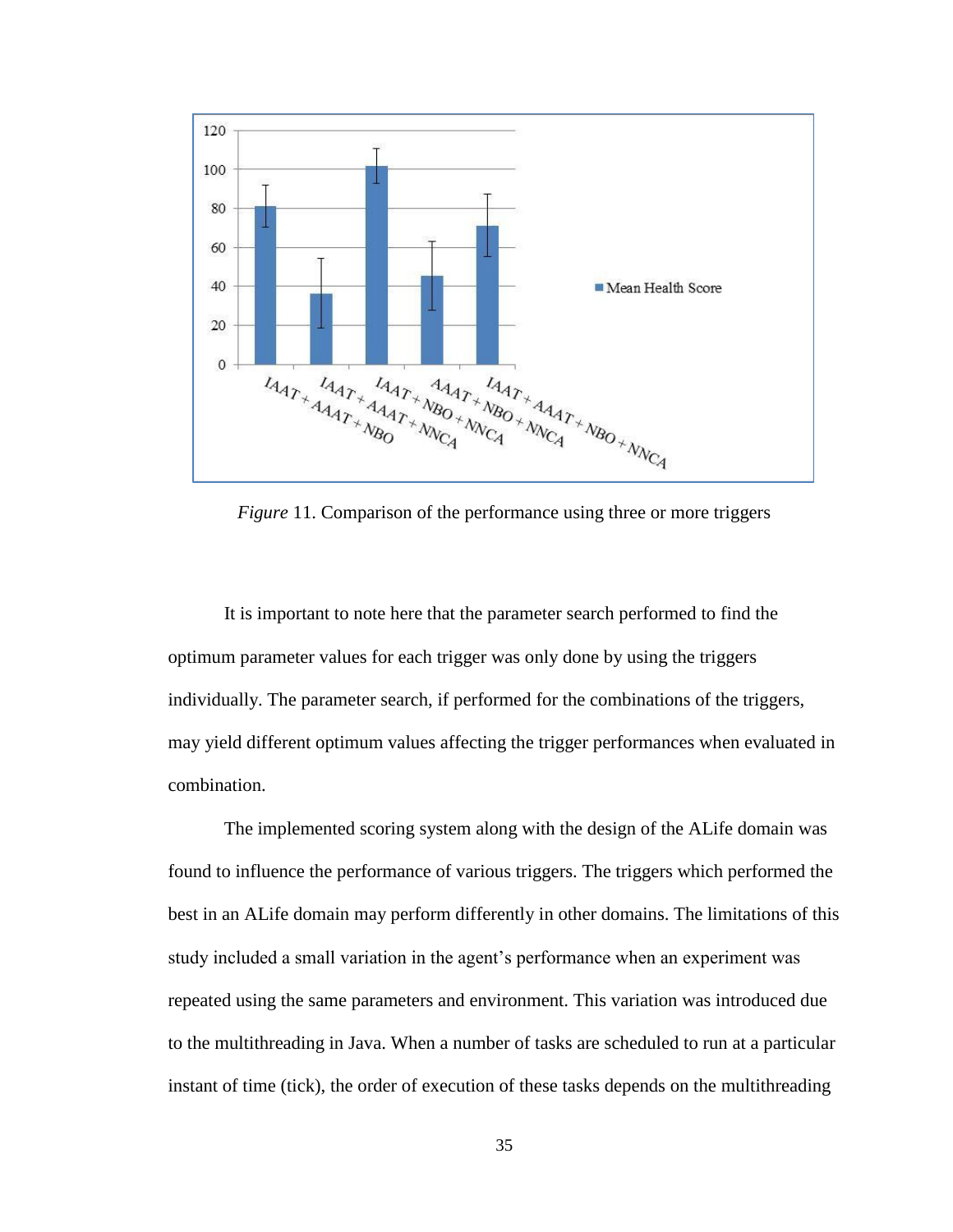and also on the underlying hardware where the simulation is being run. This order of execution may affect the agent's behavior in an environment, thus introducing a small variability. This variability can be compared to the noise in brains. Brains also have noise, which is random brain activity not important to the mental functions of the brain.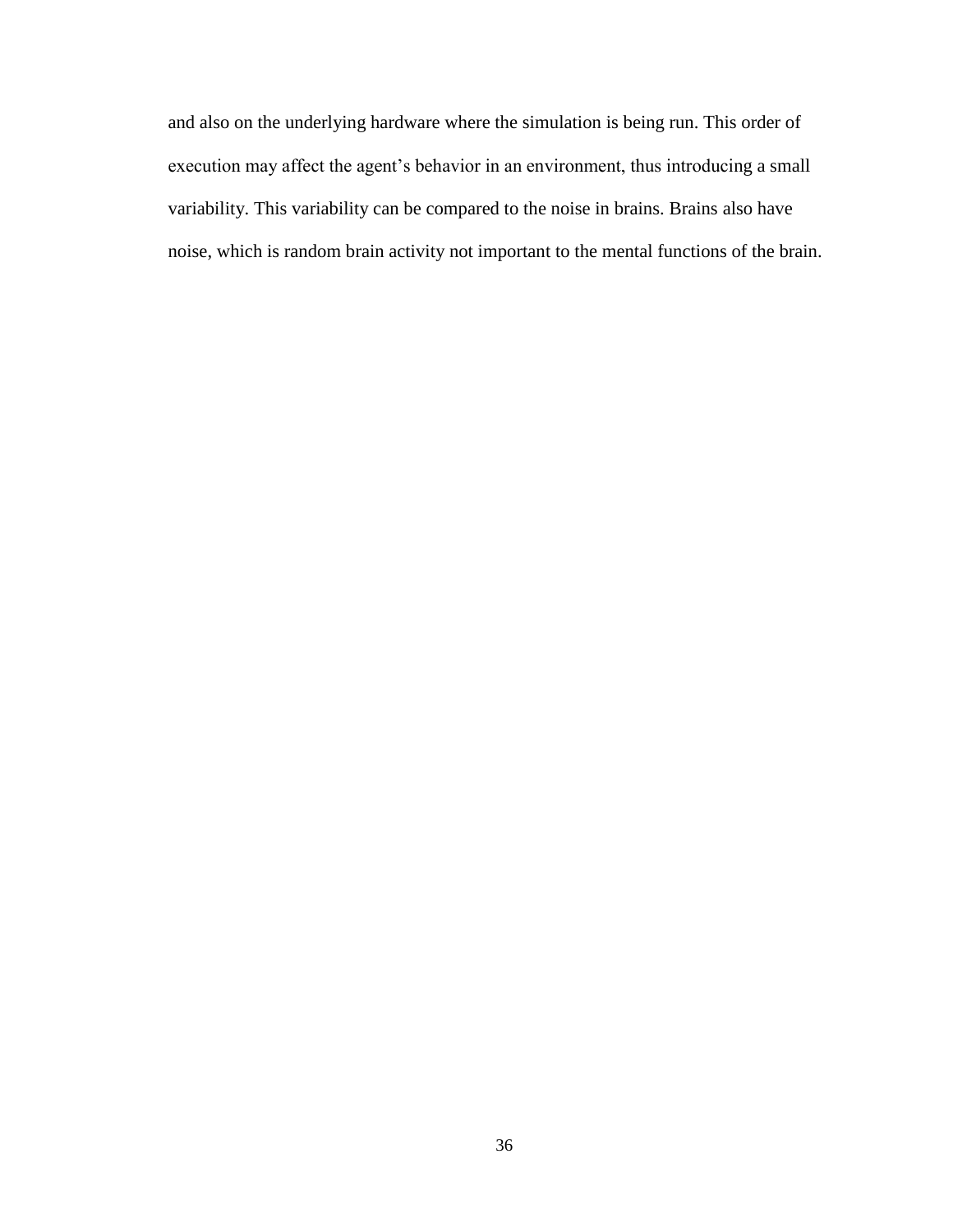#### **6 Conclusion**

<span id="page-42-0"></span>The present study evaluated the usefulness of various Global Workspace triggers within a comprehensive, asynchronous model of cognition – LIDA. A LIDA-based ALife agent was built to test the performance of various triggers, which define when an agent should pay attention. An ALife domain similar to the Wumpus World domain was used to study the triggers individually and in combination with each other. A parameter search was also done to find the optimum value for each of the trigger parameters. The IAAT trigger was found to be the best trigger among all four triggers when used individually. The IAAT trigger when combined with the NBO trigger was observed to be the best trigger combination among all the trigger combinations evaluated. Also, the IAAT and NBO trigger combination which had the highest health score for the agent, outperformed all the other triggers individually, or in combination. It was observed that the performance of the triggers was dependent on the scoring system and the domain used in this study. The limitations of this study include a small variation in the agent"s health score introduced due to the multithreading in Java.

The findings of the present study contribute to the conceptual LIDA model in several ways. Firstly, the study highlights the importance of a *refractory period,* thus, recommending its introduction, if possible in all the modules, but especially in the GW module. Secondly, it could be inferred from the study that with the asynchronous architecture of the computational LIDA model, it is possible that an agent can take more than one action during a single cognitive cycle. The study also suggests the best trigger arrangement (a combination of two triggers in this case) for the optimum performance of an ALife agent operating in a real environment. Lastly, this study provides important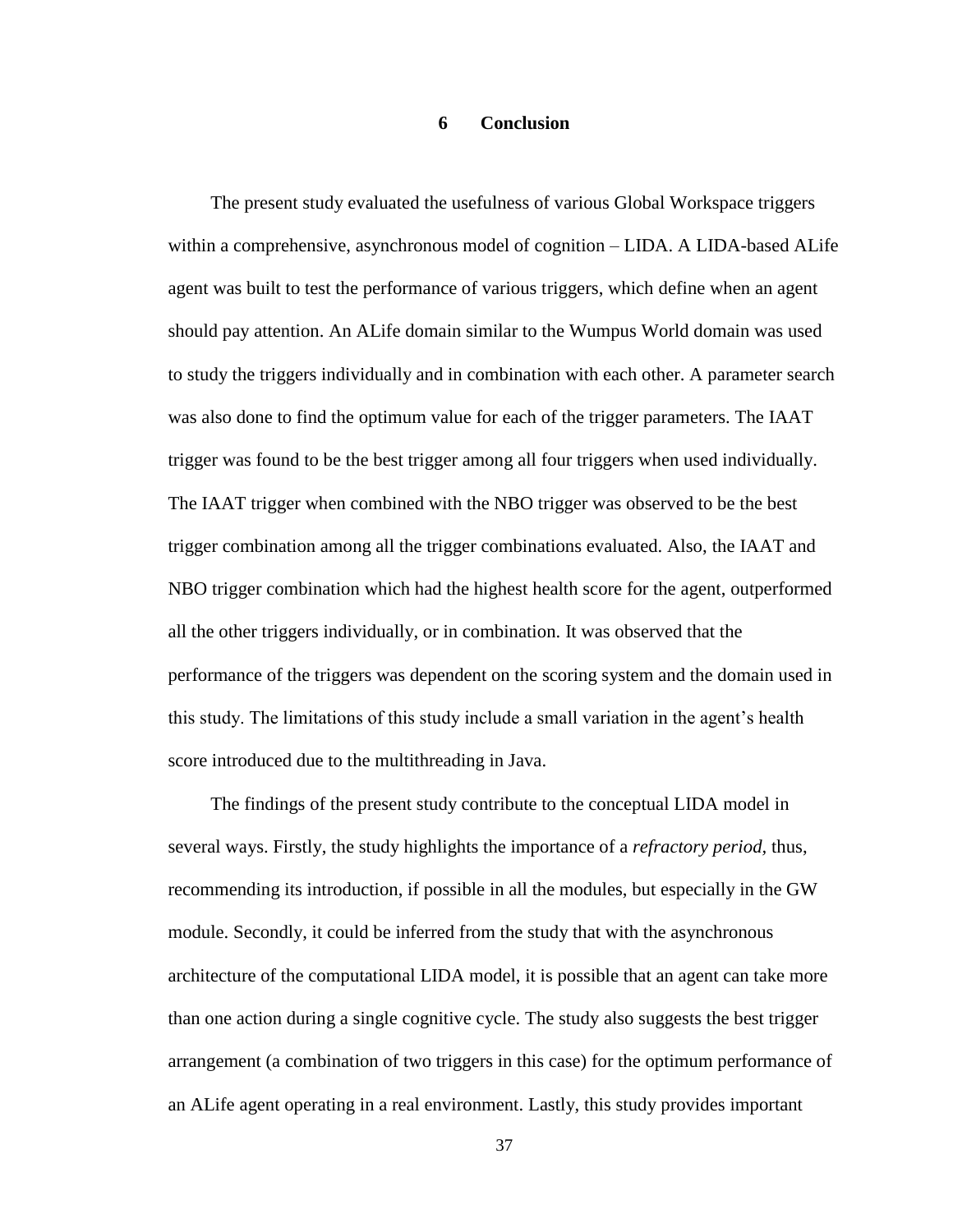<span id="page-43-0"></span>baseline parameters which could be used by the future researchers studying comparable triggering mechanisms for LIDA"s Action Selection module.